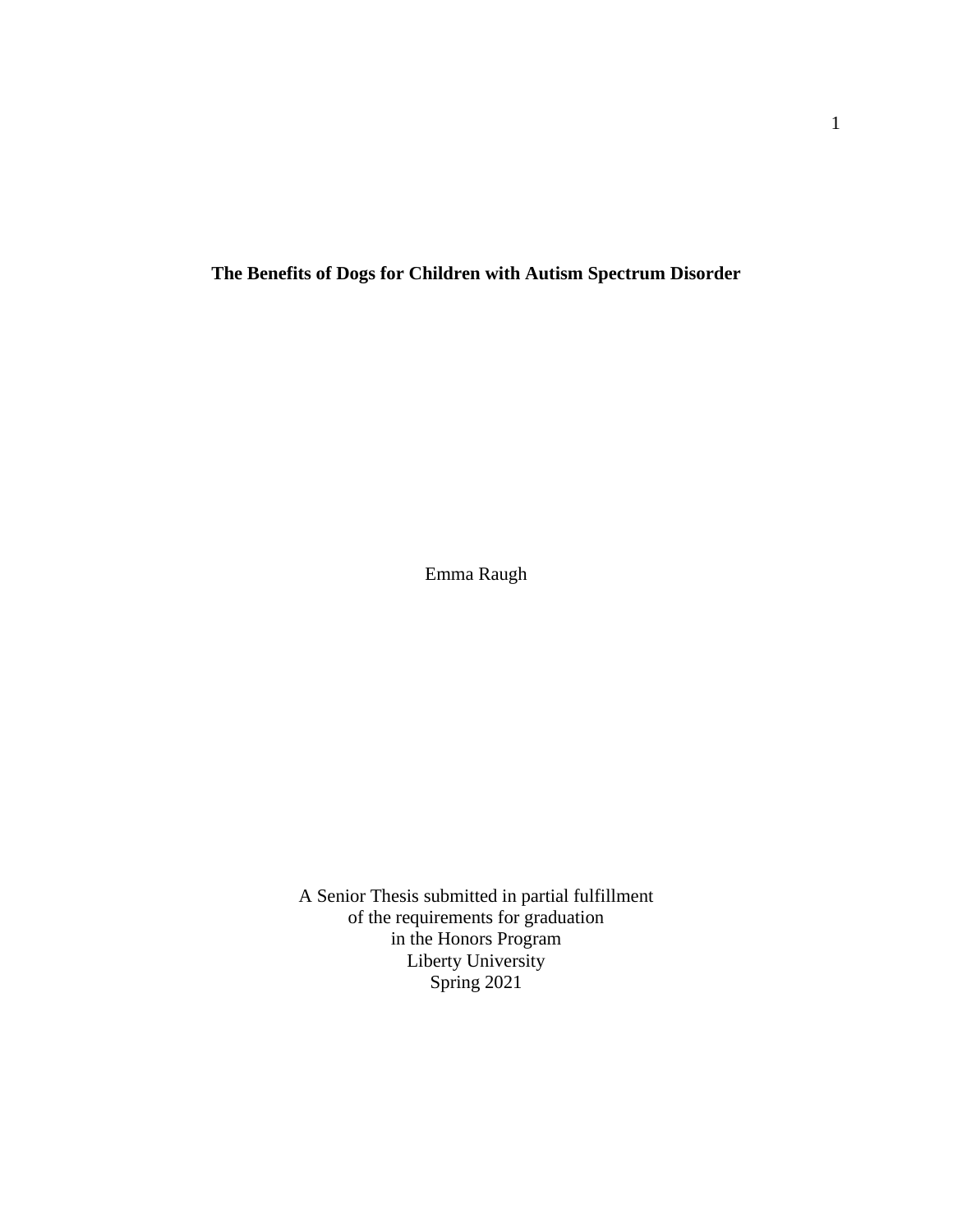Acceptance of Senior Honors Thesis

This Senior Honors Thesis is accepted in partial fulfillment of the requirements for graduation from the Honors Program of Liberty University.

> Kat Rivera, DNP Thesis Chair

\_\_\_\_\_\_\_\_\_\_\_\_\_\_\_\_\_\_\_\_\_\_\_\_\_\_\_\_\_\_

Rachel Joseph, Ph.D Committee Member

\_\_\_\_\_\_\_\_\_\_\_\_\_\_\_\_\_\_\_\_\_\_\_\_\_\_\_\_\_\_

Cynthia Goodrich, EdD Assistant Honors Director

\_\_\_\_\_\_\_\_\_\_\_\_\_\_\_\_\_\_\_\_\_\_\_\_\_\_\_\_\_

\_\_\_\_\_\_\_\_\_\_\_\_\_\_\_\_\_\_\_\_\_\_\_\_\_\_\_\_\_\_ Date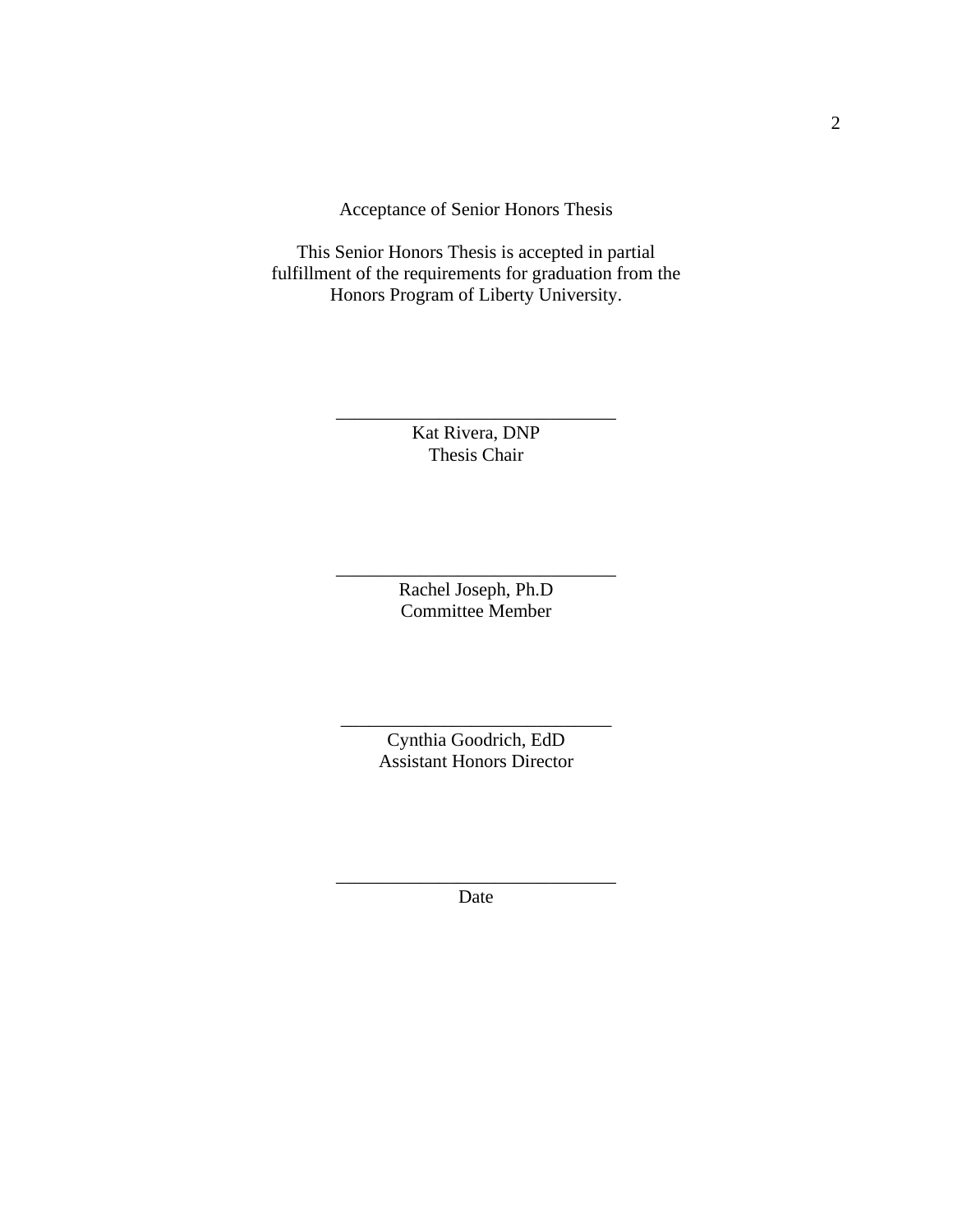#### Abstract

Autism Spectrum Disorder (ASD) is a condition that primarily affects neurological development, causing decreased social aptness, diminished executive function, and abnormal sensory processing, among many other characteristic symptoms. Additional problems that often accompany ASD include anxiety disorders, depression, and attention deficit hyperactivity disorder (ADHD). Canine assisted animal therapy is one non-pharmacologic therapy option that has been researched for children with ASD to improve their social, psychological, mental, and other difficulties. Studies thus far have shown positive results in children with ASD who have dogs as pets or access to therapy dogs, including improved social functioning, decreased anxiety, overall improved behavior, and increased responsibility and task completion.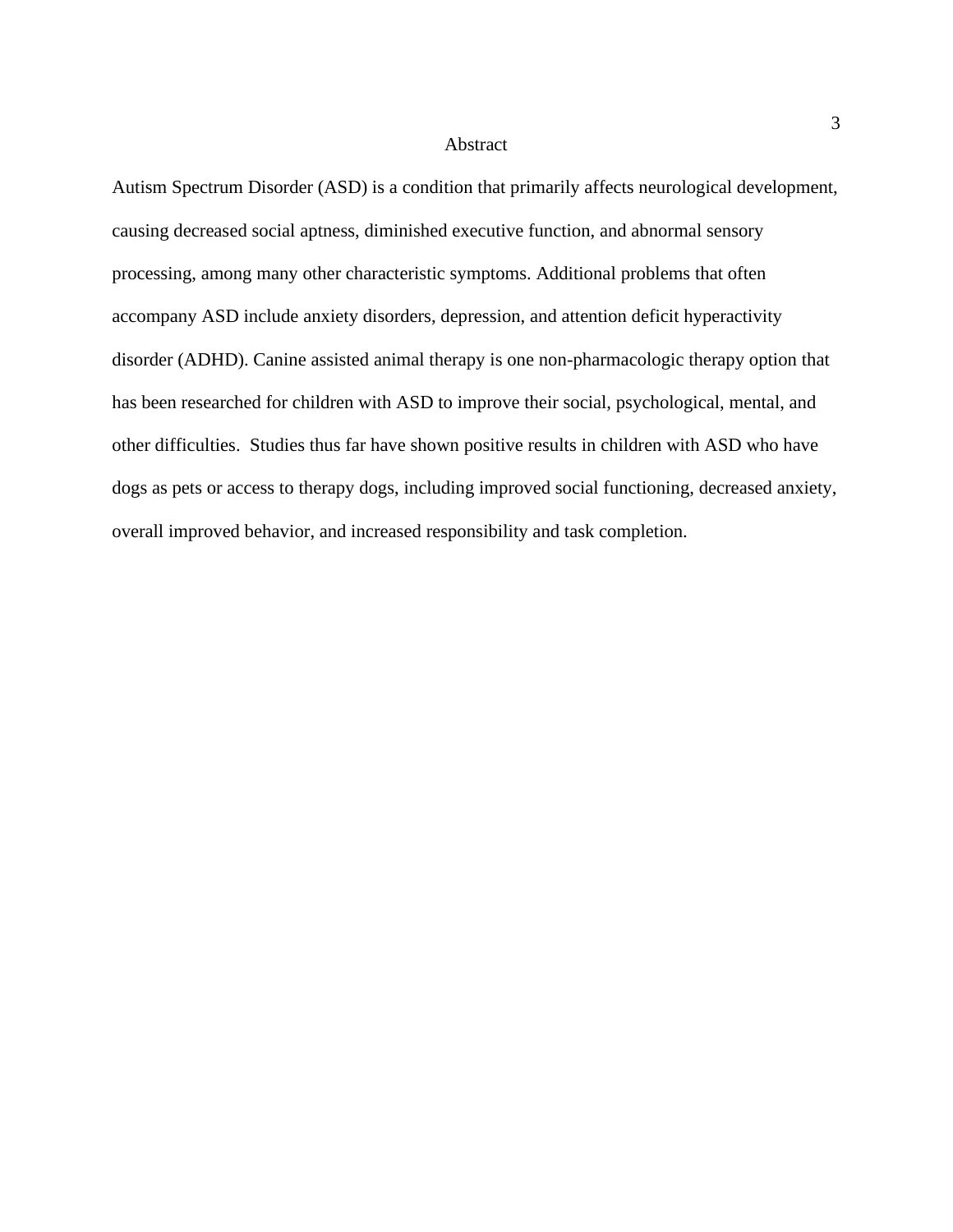#### **The Benefits of Dogs for Children with Autism Spectrum Disorder**

Autism Spectrum Disorder (ASD) is a common developmental disorder that can affect an individual physically, neurologically, and socially. In social environments, social cues can often be missed, and misperception of self and others is a common occurrence (Forgeot D'arc, 2016). Additionally, social anxiety is typical for an individual with ASD, which can further interfere with their ability to connect with others (Augustyn & von Hahn, 2020). Studies have suggested individuals with ASD can benefit from having animal assisted therapy or a pet, especially a dog, in order to reduce anxiety and improve socialization (Grigore & Bazgan, 2017). In addition, animal assisted therapy and pet therapy interventions have yielded increased adaptability, executive function, empathy, and several other benefits related to common traits of ASD (Hall et al., 2016). This literature review will examine the difficulties experienced by children with ASD and relate them to the findings of existing research using dogs, including the extent of changes and improvements seen, various indirect benefits, and potential explanations.

## **Background**

ASD is a neurological developmental disorder that is most commonly diagnosed in young children with variation in onset and severity of delays. A distinguishing clinical feature of ASD is social awareness and interaction impairment. Children with ASD can range from complete lack of interest in social interactions to interest that is not acted out in a culturally acceptable way. Individuals with ASD experience poor self-perception and an inability to understand verbal and nonverbal communication. Consequently, for those who have an interest in relationships, social deficits significantly limit their ability to effectively socialize with their peers, which may lead them to further detach from their peers out of frustration. Therefore, developing long term friendships is particularly difficult for children with ASD. Alternatively,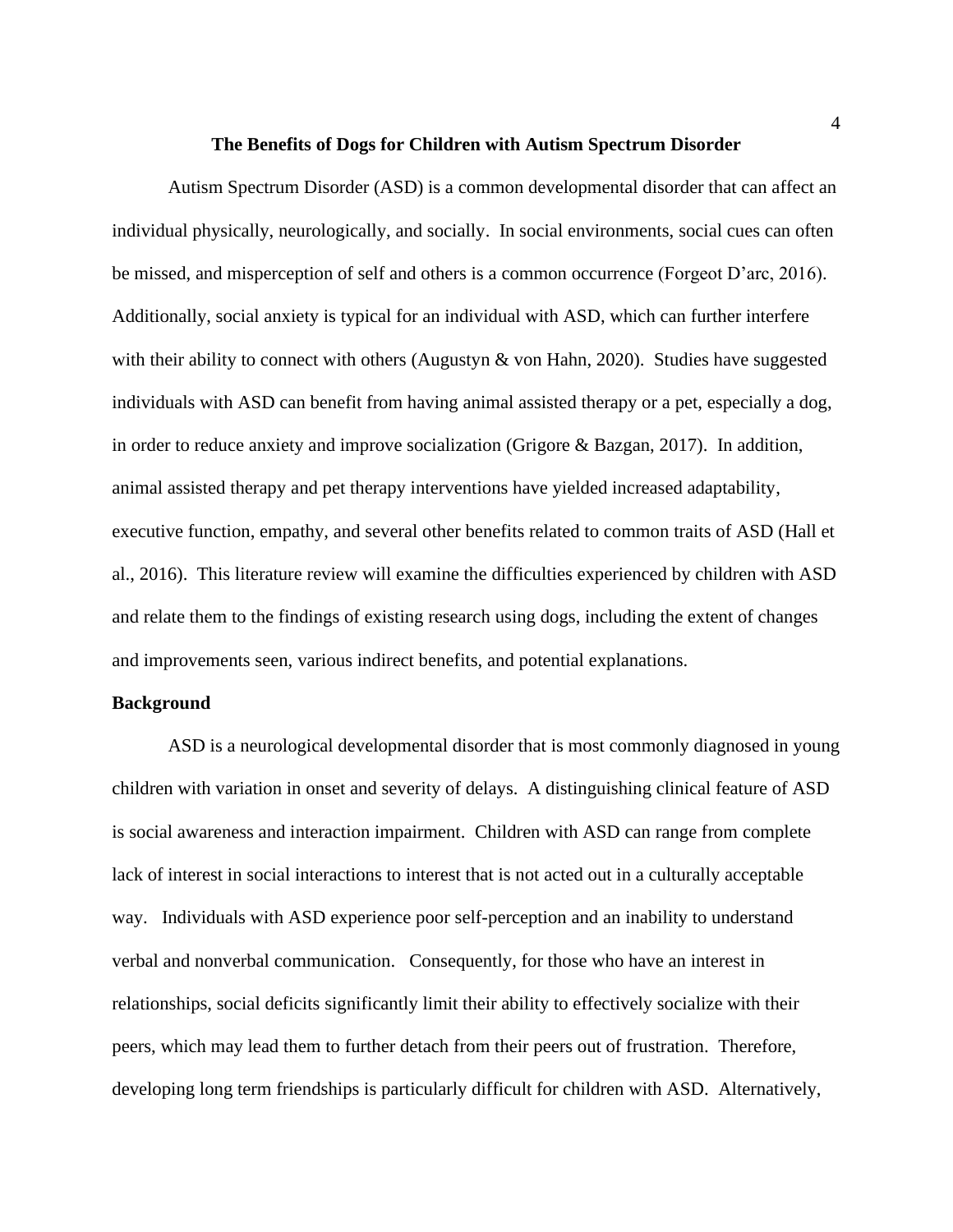some children with ASD may prefer social isolation due to the lack of discomfort around peers, so they do not attempt to socialize at all (Augustyn & von Hahn, 2020). For autistic individuals, social interaction is difficult and stressful, which can lead to social withdrawal, fewer friendships, and a reduced quality of relationships they do have (Schuwerk et al., 2019).

In ASD, one factor that contributes to poor social judgment is a significantly limited ability to discern emotions portrayed on the faces of other people. Social judgments by definition require attributing traits to an individual based upon perceived behavior. Facial social judgment involves intuition that leads to an overall impression of the person before any interaction has taken place. Since individuals with autism often incorrectly analyze faces to begin with, inaccurate social judgments are likely to follow, which further contribute to clumsy social interactions with missed cues. A study sought to confirm this, theorizing that atypical social interactions seen in individuals with ASD are related to limited sensitivity to facial perceptual cues. Participants with ASD were instructed to interpret images or synthetic faces by making facial social judgments. When tasked with selecting which face appeared kinder out of sets of two pictures, the individuals with ASD consistently showed atypical social judgment (Forgeot d'Arc et al., 2016). The same study also identified that hindered social judgment in individuals with ASD is a factor in social vulnerability that is commonly seen in this population. Most individuals with ASD will experience some kind of social distress in their lifetime, especially during childhood and adolescence. Furthermore, there is an increased likelihood of bullying, victimization, and abuse in individuals with ASD. While atypical facial social judgment is something that typically developing individuals find natural, its hinderance in ASD individuals can contribute to social deficiencies as well as safety concerns (Forgeot d'Arc et al., 2016).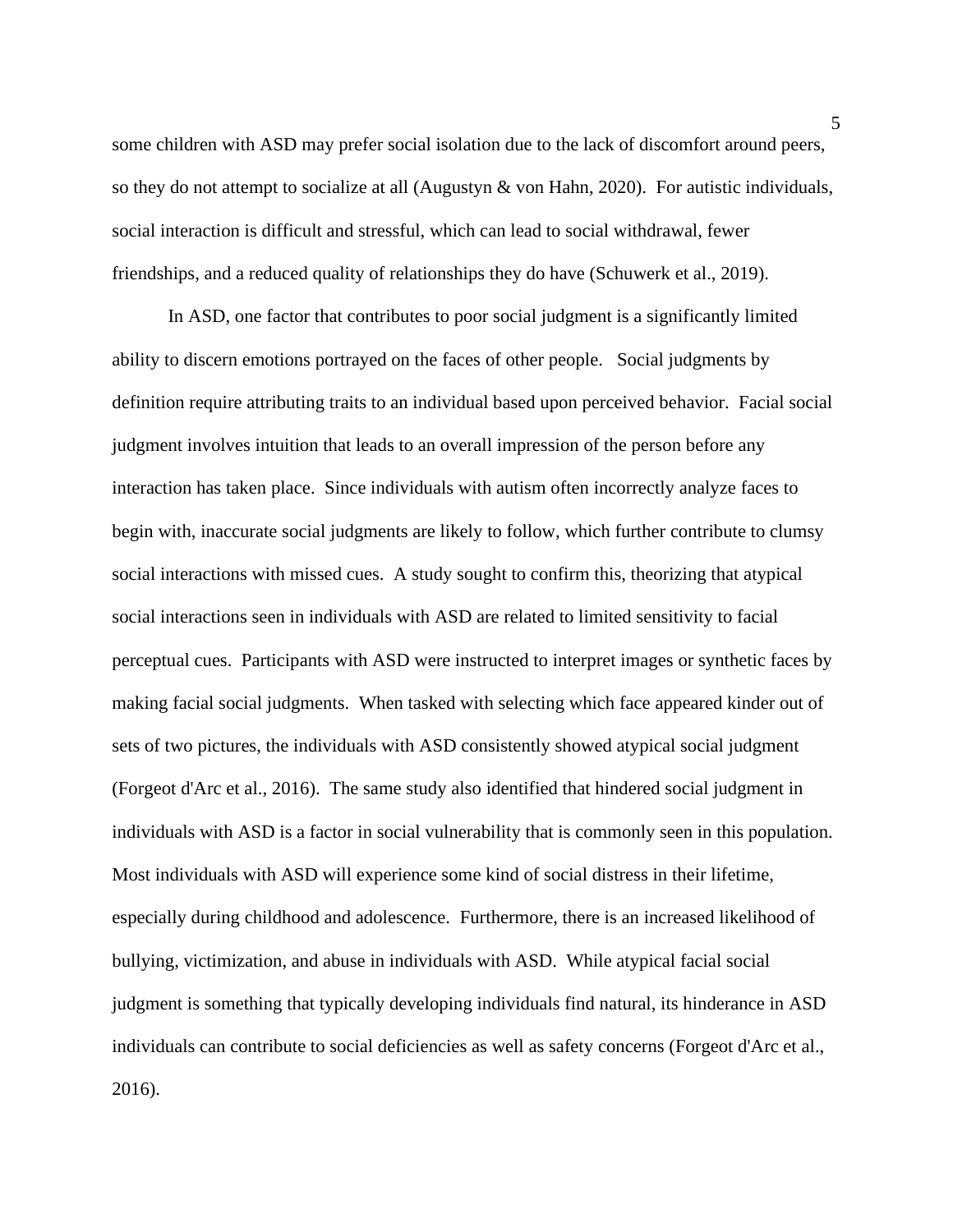Another issue frequently seen in children with ASD is difficulty in the school setting. One of the causes of this is impaired executive function, which means establishing and fully completing tasks is difficult for them. This hindrance in cognition can make success in school and any form of independence very challenging (Augustyn & von Hahn, 2020). Additionally, the social communication delay of children on the autism spectrum has been linked to increased school absences. Various underlying reasons may play into school absences; however, whatever the reason, decreased regular attendance in the classroom can increase anxiety and further impede learning. Social struggles have also been associated with peer conflicts and decreased friendships. Therefore, the social aspect of school alone may create stress and difficulty thriving. For most children, the school classroom is a safe environment that combines learning with fun and friendships with peers, but unfortunately children with ASD often do not get the same experience (Becker et al., 2017).

Social delays in autism are primarily brought about by differences in cognition and can be worsened by comorbidities. For instance, autism causes challenges with both verbal and nonverbal communication and has also been correlated with hearing and visual impairment, emotional regulation problems, and difficulty with time perception. As much as 20-40% of ASD children also have intellectual disabilities. One research study identified three key distinguishing factors that individuals with ASD struggle with, including mentalization, executive function, and central coherence. Mentalization is the ability to understand others' and one's own thoughts, emotions, and intentions and how they affect actions. Secondly, executive function is the ability to plan and complete complex sets of actions independently. Lastly, central coherence is the ability to see a big picture by putting parts together in relation to a whole concept (Byström et al., 2018).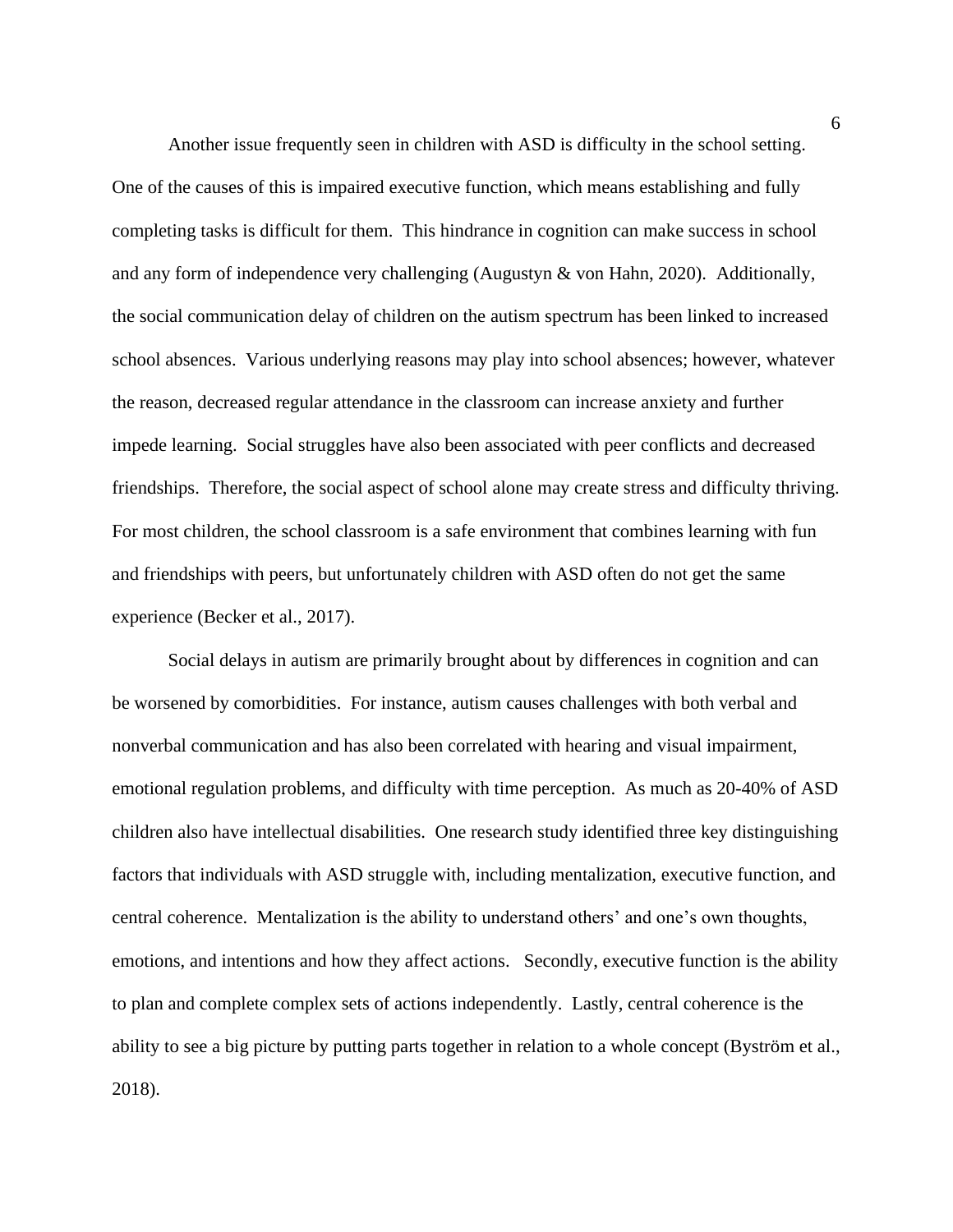Decreased mentalization is a particularly spiraling impairment for children with autism. Any mentalization that children with ASD develop is typically through logic, as research has shown that autistic children pass mentalization tests through linguistics instead of intuitive social ability that typically developing children acquire around age four. Mentalization is developed and strengthened by interactive social experiences throughout childhood. Therefore, ASD children have a much more difficult time attaining mentalization and social intuition because their instances of socialization are qualitatively and quantitatively diminished compared to those of typically developing children. As a result, their ability to connect with and understand peers is further inhibited by nature of their social and cognitive deficit (Byström et al., 2018).

Executive function typically develops and matures as an individual grows up and has more life experiences. Mentalization plays a role in executive function development, as selfperception and organization of one's own thoughts and behaviors are important for structuring tasks and increasing in independence. While children are growing, confirmation and support from parents or caretakers is another key component of executive function development. However, children with ASD are less receptive and closed off to change, making these interactions difficult and further hindering the progression of executive function development (Byström et al., 2018).

Impaired central coherence is another difficulty that children with ASD commonly experience. A limited central coherence essentially means what is simply *connecting the dots* for the majority of society can range from difficult to impossible for individuals with ASD. This cognitive impairment can contribute to confusion and missed social cues, strain in relationships, and inaccurate perceptions of self and the environment. While typically developing children

7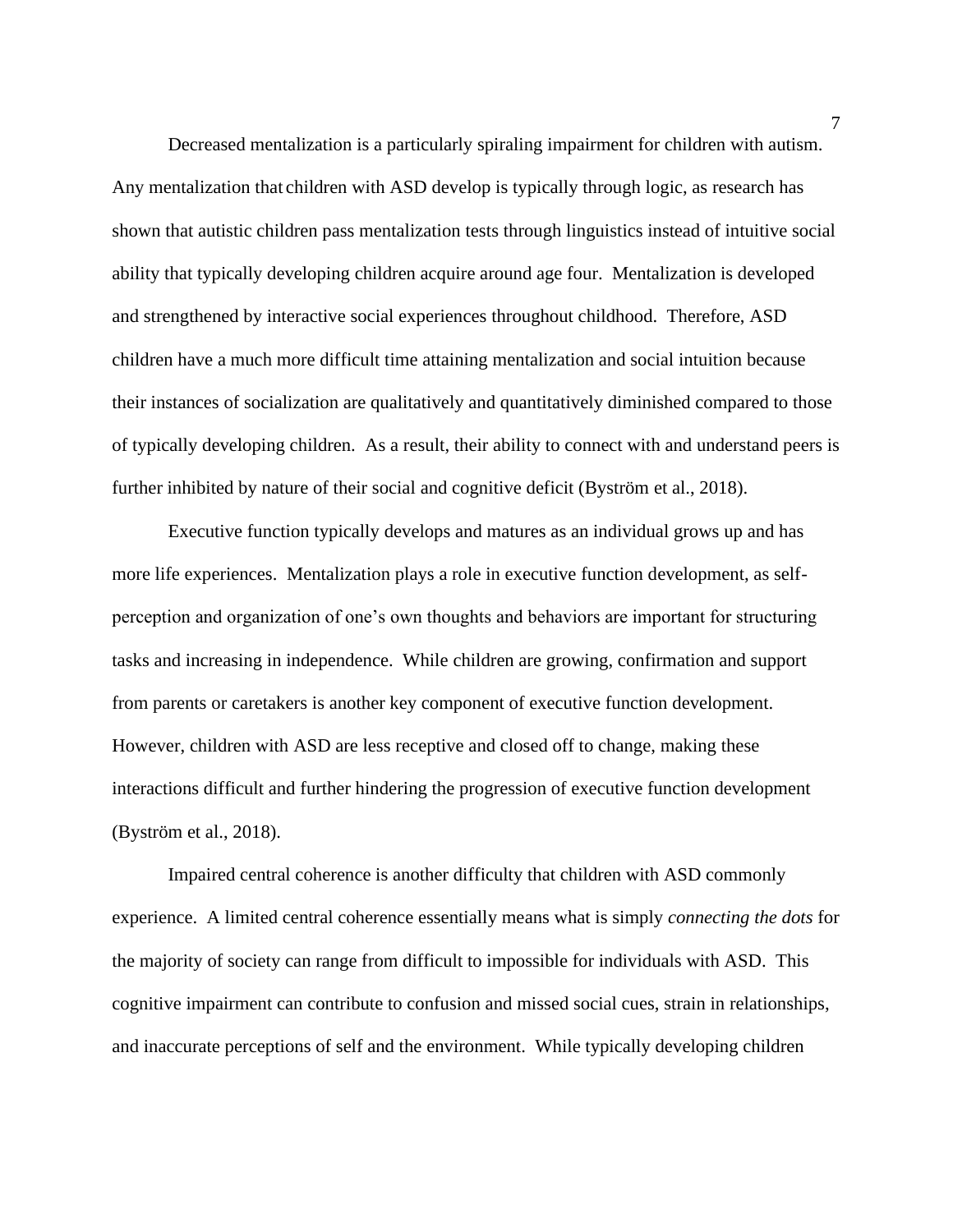may be able to link information to wholes and see the big picture, individuals with ASD may live in a world of unrelated details (Byström et al., 2018).

## **Common Comorbidities**

As with most conditions, typically ASD is not the only disorder individuals experience. Many children with ASD are often either misdiagnosed with attention deficit hyperactivity disorder (ADHD) or eventually diagnosed correctly with both ASD and ADHD (Augustyn & von Hahn, 2020). In addition to ADHD, anxiety disorder is another very common comorbid condition for children with ASD, with some research showing 42-55 percent prevalence of anxiety for individuals who have already been diagnosed with ASD. Depression and impaired executive function are also commonly identified in this patient population. Anxiety and depression in addition to ASD may cause noticeable diminished desire to make efforts to interact with other people or heightened sensitivity to any environmental triggers (Augustyn & von Hahn, 2020).

Given the statistics of ASD children being more likely to experience depression, anxiety, and mood problems than typically developing children, solutions and aids have been sought to decrease the severity. One study attempted to utilize canine animal assisted therapy to discern whether this intervention led to any decrease in depression, anxiety, and mood problems in children with autism. ASD children in the study participated in a twelve-week social skills training program with therapy dog interactions interwoven. The research identified incorporating dogs into the social skills training significantly reduced the children's feelings of depression, isolation, and ineffective socialization, as reported by both the teacher and the children participating (Becker et al., 2017).

# **Socialization**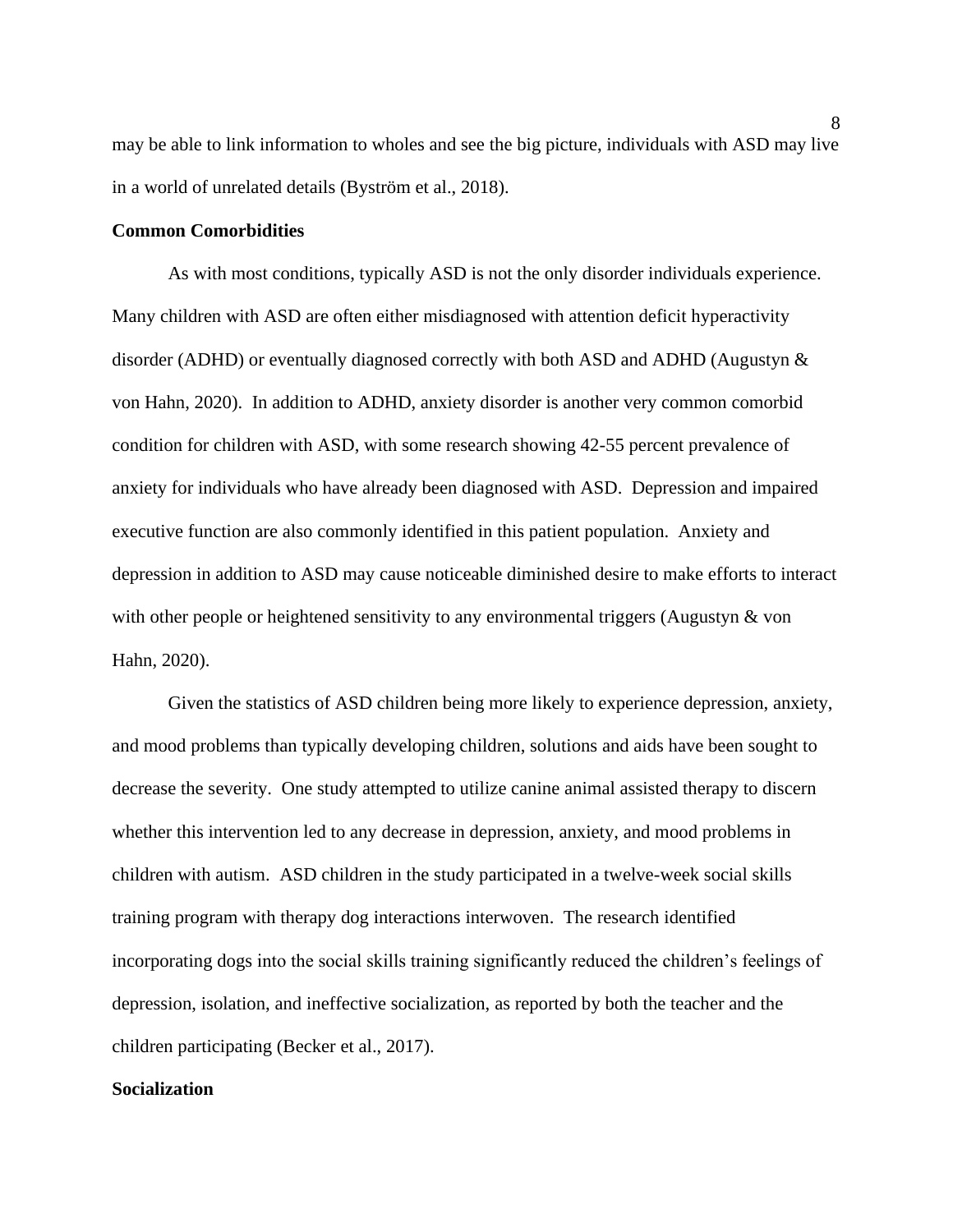In addition to psychological ailments, canine pets and therapy dogs have also been utilized for the purpose of promoting social skills in children with ASD. Given the high prevalence of ASD and significant clinical manifestation of decreased social skills that come with ASD, dogs have been one of many non-pharmacological therapy modalities studied by researchers in order to foster social practice. One study found some success in integrating a canine pet into the family of a child with ASD or implementing animal therapy. Children with ASD were observed in many studies by parents and researchers to analyze their ability to establish a bond with their canine pet. Percentages of children who were noted to have established such a bond were notably high (Carlisle, 2014).

While individuals with ASD have a difficult time connecting with others, frequent interaction with a dog, whether as a therapy animal or as a family pet, seems to help children to learn how carry on an easy social interaction. There is a sense of safety that develops as a result of a bond between a child and a dog that the child may eventually be able to increasingly find and apply in human relationships. Anxiety in social interactions can be partially attributed to and worsened by the process of initiating conversation for anyone with social anxiety and particularly for individuals with ASD. Dogs offer simplified social interaction practice with less stress on verbal communication and introductions. This can create a sense of calm and a higher likelihood for an individual with ASD to feel comfortable enough to initiate an interaction with the therapy animal or pet in the future (Grigore & Bazgan, 2017).

Research has also discovered that being accompanied by a dog increases the likelihood of other individuals initiating an approach with the dog owner. Thus, more socialization can naturally occur within society simply due to the presence of a canine companion. This can be of benefit in the case of children with autism, as being with a dog can create natural social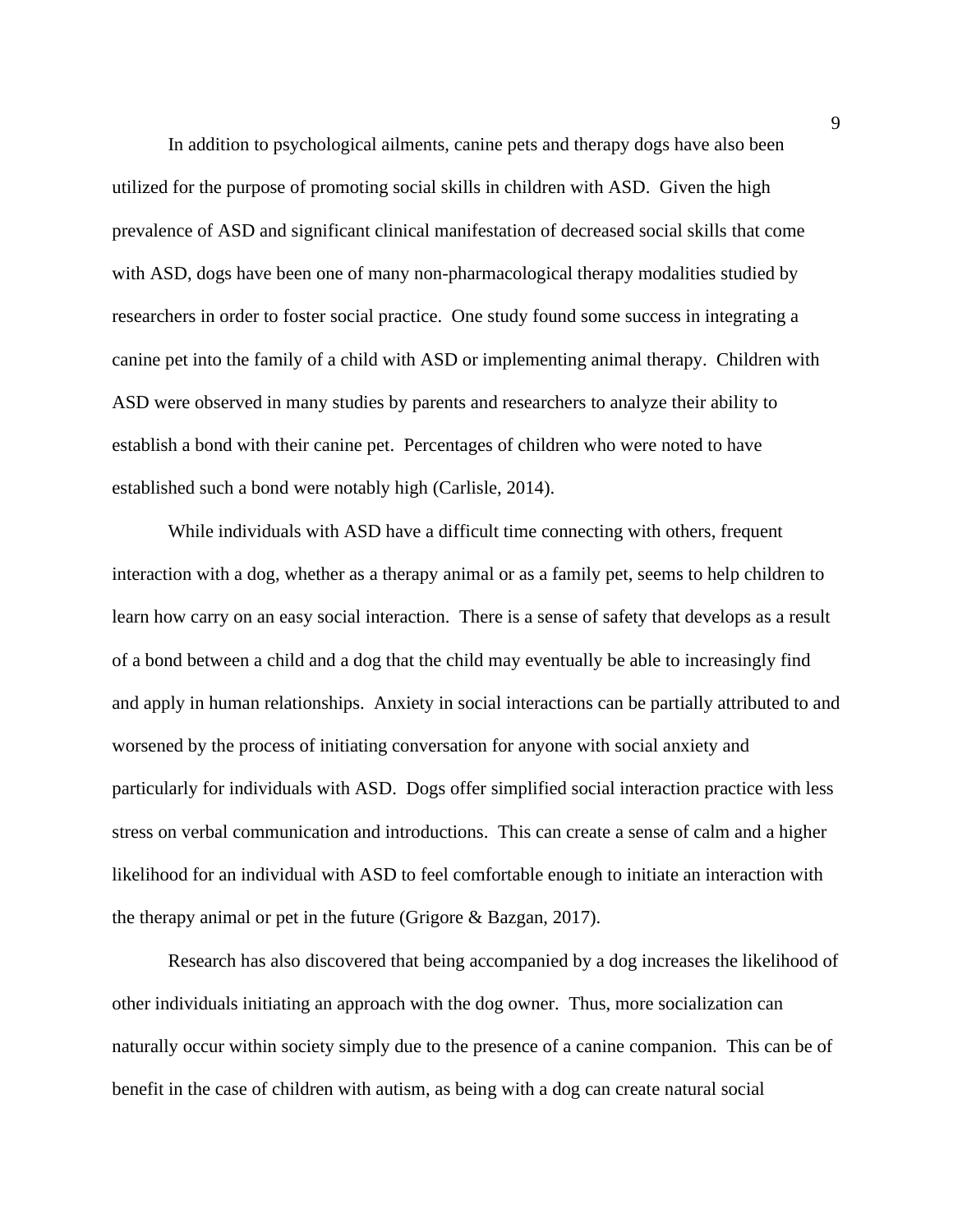opportunities they themselves do not even need to initiate. Additionally, the accompanying dog can serve as a social buffer and easy topic of interest in a conversation, which may significantly reduce their anxiety and allow for more practice socializing with others (Friedmann & Krause-Parello, 2018).

A study involving interactions between children with autism and a dog offered an illustration of the ease of bonding and communicating with a dog. A dog presents its emotions in a way that is easily understood based upon its behavior, which the children were able to learn and identify independently. In this study and in society as a whole, it is more socially acceptable to examine the behaviors of a dog and even process them out loud, whereas this is not socially acceptable when interacting with other people. Thus, the ability to process in this unique way helped the children to determine cues at a more relaxed rate. Additionally, repeated patterns of cause and effect interactions, such as playing fetch or tug-of-war, offer consistent and reliable feedback for a child with ASD to learn and for them to understand the intentions behind behaviors. Therefore, this study supports introducing a dog to an ASD child for the opportunity to practice understanding the behaviors of others and making social judgments (Stevenson et al., 2015).

### **Empathy**

Another factor in a child-canine companionship is the child's growth in understanding the needs of others. Taking care of a pet requires the ability to relate to another being and perceive their needs, which can be very helpful for children with ASD who typically are less able to empathize (Carlisle, 2014). In addition to empathy, canine companions produce a unique opportunity for autistic children to grow in the areas of generosity, responsibility, and patience. These character traits are useful for a lifetime, because they can be applied to relationships with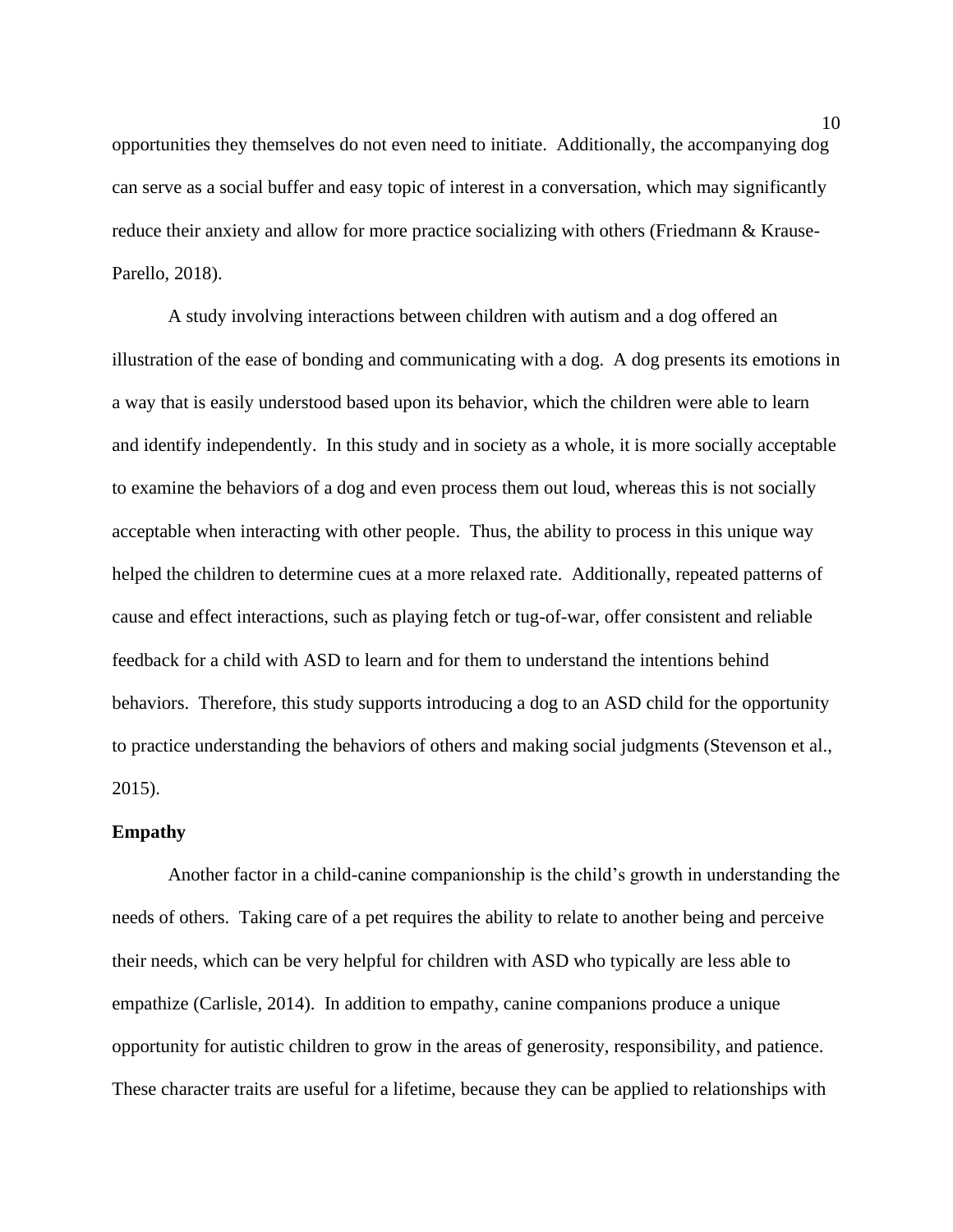humans, from family members to classmates and teachers, to coworkers and bosses, to significant others (Sholtis, 2016).

Caring for an animal that is dependent on its owner to meet its needs helps a child with autism to look beyond their personal situation and needs and graciously seek to provide for another. Part of understanding another being's needs leads to understanding emotions and empathizing with those emotions both verbally and nonverbally. For instance, if a dog is upset due to a thunderstorm taking place, an autistic child who has been around the dog is more likely to be able to recognize that the dog is afraid, as the needs and emotions of animals are typically easier to interpret than those of humans. With successful cue perception, the child will try to calm it down. Techniques to comfort and protect the dog are also interventions that can be observed and learned by watching other individuals interact with the dog, which provides even more opportunity for the child to develop empathetic responses (Harwood et al., 2018).

#### **Hospitalization**

Another study sought to determine the benefits of animal therapy for children with autism who are hospitalized due to psychiatric concerns. The behaviors of the participating ASD children were observed when given toy interventions and compared to the behaviors associated with animal-assisted activities with a dog. The results of this study showed the children not only exhibited decreased negative behaviors, but they also had positive improvements. Socialcommunication behaviors were significantly increased when the therapy dog was present versus the toys. Some of these behaviors included more positive emotional facial expressions, appropriate use of gestures, increased talking with those present in the room, and increased eye contact with adults and peers in their environment. These findings are particularly important in the psychiatric hospital setting for children with ASD, because improved mood, communication,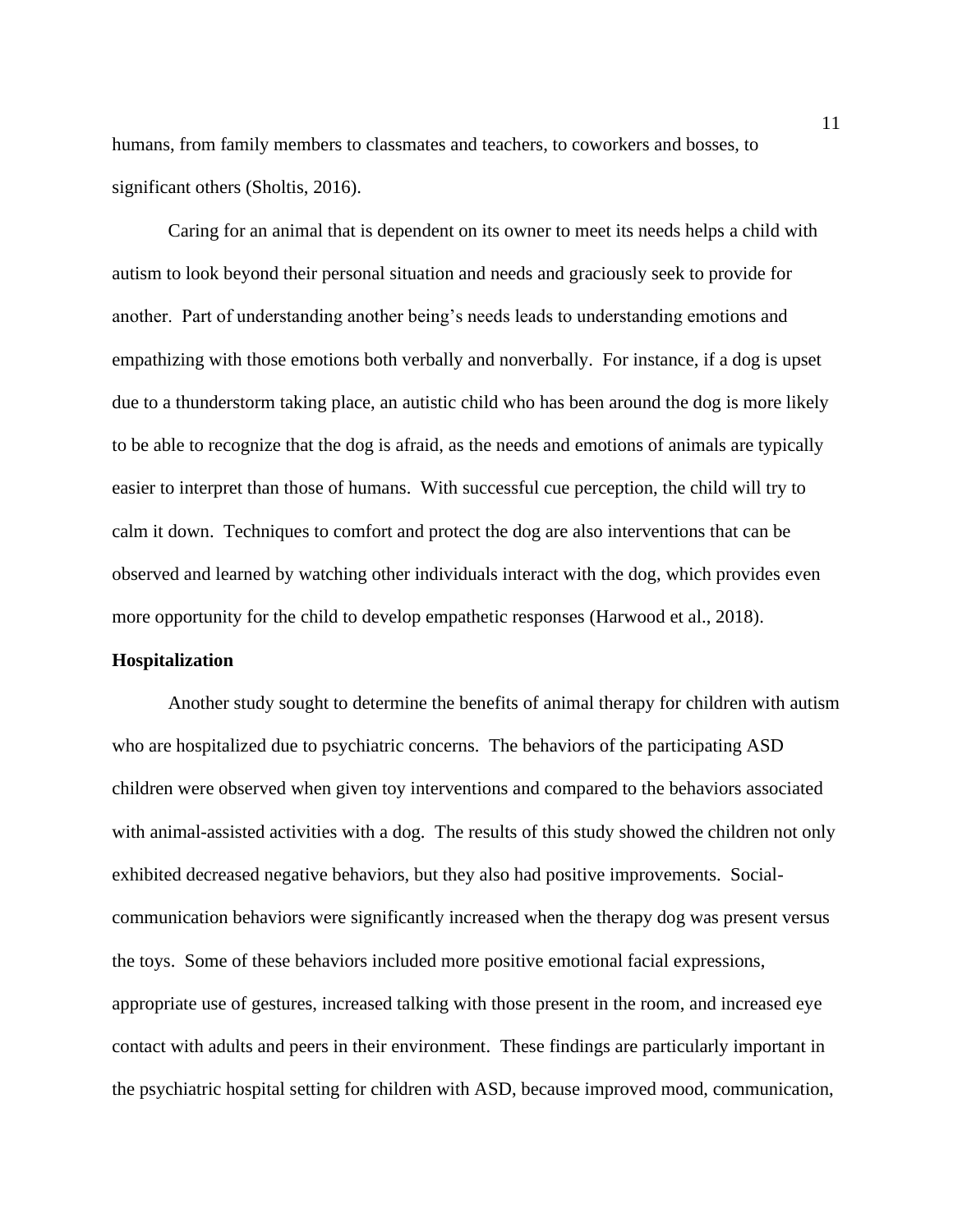and social behaviors are helpful in treatment implementation and engaging the children more in the treatment. Therefore, animal-assisted activities with dogs in the hospital can lead to more effective psychiatric hospitalizations and improved treatment outcomes (Germone et al., 2019).

## **Lifestyle**

Physical activity and health are an additional area of concern in children with ASD. Research studies have found that over half of school-aged children with autism do not meet the daily physical activity recommendation of 60 minutes of moderate to vigorous activity every day. Most schools have periods of time dedicated to physical education in order to supplement the recommended time. However, a physical education class in a school can be an overstimulating environment with anxiety-inducing peer interaction necessary in order to participate. Consequently, due to the stressful environment, most ASD students end up avoiding the group, and therefore the physical activity. Because physical activity is something that must be relatively consistent in order to maintain aerobic fitness and muscle strength, it has been found that many children and adults with ASD have reduced aerobic capacity and muscle strength. The reduced aerobic and muscle fitness make any attempts at physical activity more difficult, which may cause frustration and a further decreased desire to be active. Furthermore, studies have shown that deficient physical activity only continues to decline as individuals with ASD grow up and age, which may contribute to health problems (Tyler et al., 2020).

Research has shown children with ASD are more likely than typically developing children to have unhealthy lifestyle habits, including higher rates of insufficient physical activity, poor diet, sleep problems, and excess screen time. The obesity rate is doubled in children with ASD, and cases of obesity continue to rise throughout adulthood. Similarly, cardiovascular diseases, hypertension, and metabolic syndrome have increased prevalence in the ASD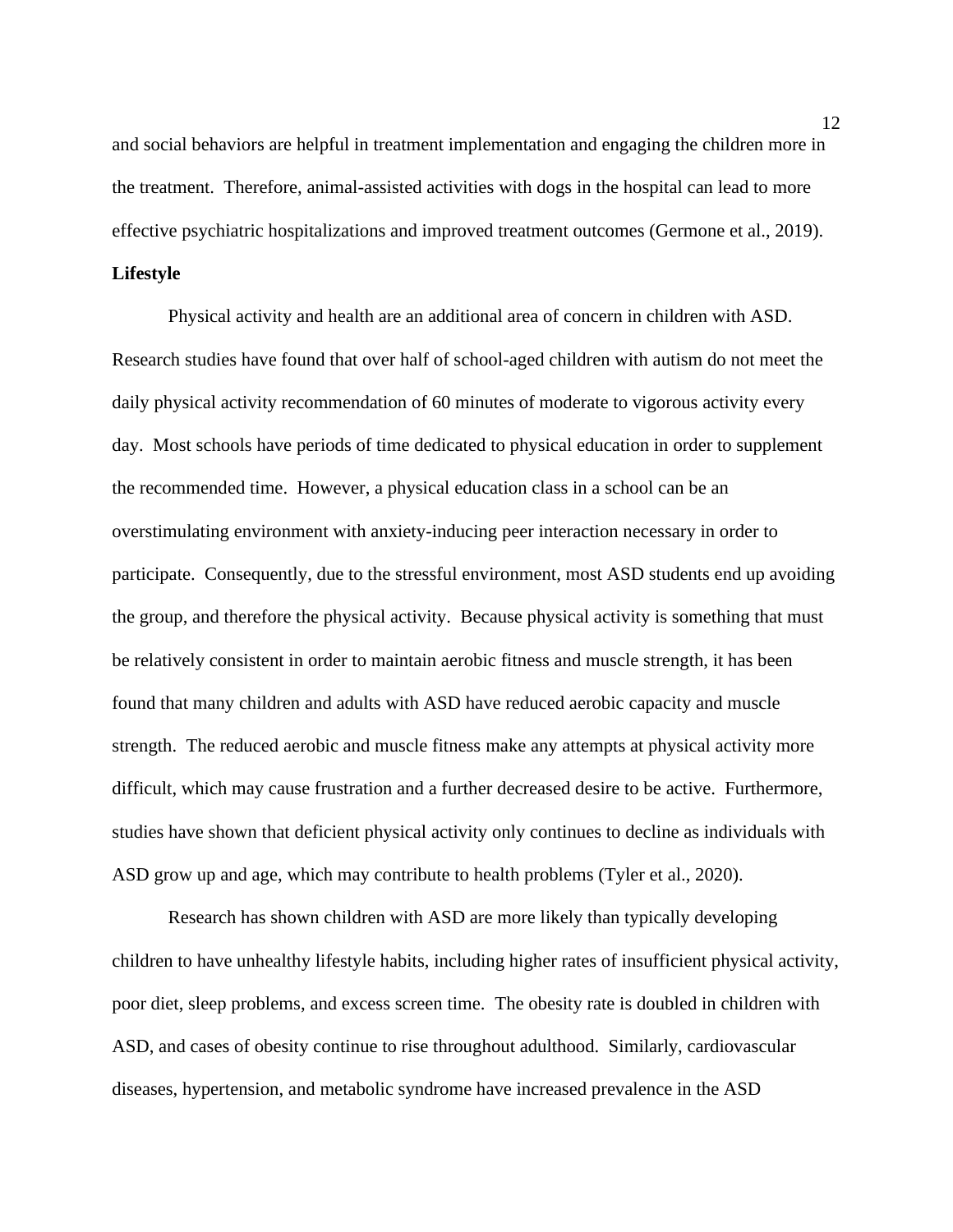population due to decreased exercise and poor diet. Regarding increased exercise, diet, and screen time, parents participating in a study about habits of ASD children reported that implementing and encouraging healthy habits for a child with ASD is very difficult due to the typical response of aggressive resistance, anxiety, withdrawal, and suicidal ideation. Another barrier the parents identified was children with ASD's lack of motivation and resistance to change, which is a common symptom in autism (Bowling et al., 2019).

In the same study, when asked about different helpful strategies to encourage healthy habits and deter or resolve anxious or aggressive behaviors, many parents spoke highly of their experiences with animals. Whichever route a family decided to take, whether a pet dog, animal therapy, visiting a neighbor's pet dog, or even volunteering at animal shelters, all participating parents reported high levels of satisfaction and success in reducing stress and conflict. Some parents stated that the animals were used as a part of positive reinforcement for their child with ASD, while others also included insights on a pet dog serving a key role in maintaining healthy routines. For instance, daily walks with the dog help establish a routine of physical activity. Another noted benefit was an increase in healthy activities with the family unit, which reportedly strengthened bonding and decreased stress. Based upon the findings of this study, the involvement of animals in the life of a child with ASD can be beneficial not just for emotional and psychological difficulties, but also for physical ones. When activity is encouraged and even enjoyed by a child with autism due to the involvement of their pet, or any other animal, this reduces their risk for obesity, cardiovascular diseases, and metabolic diseases (Bowling et al., 2019).

Children with ASD may also benefit from having responsibilities related to caring for a canine pet. Dogs have simple everyday needs, such as being fed food and water, going for a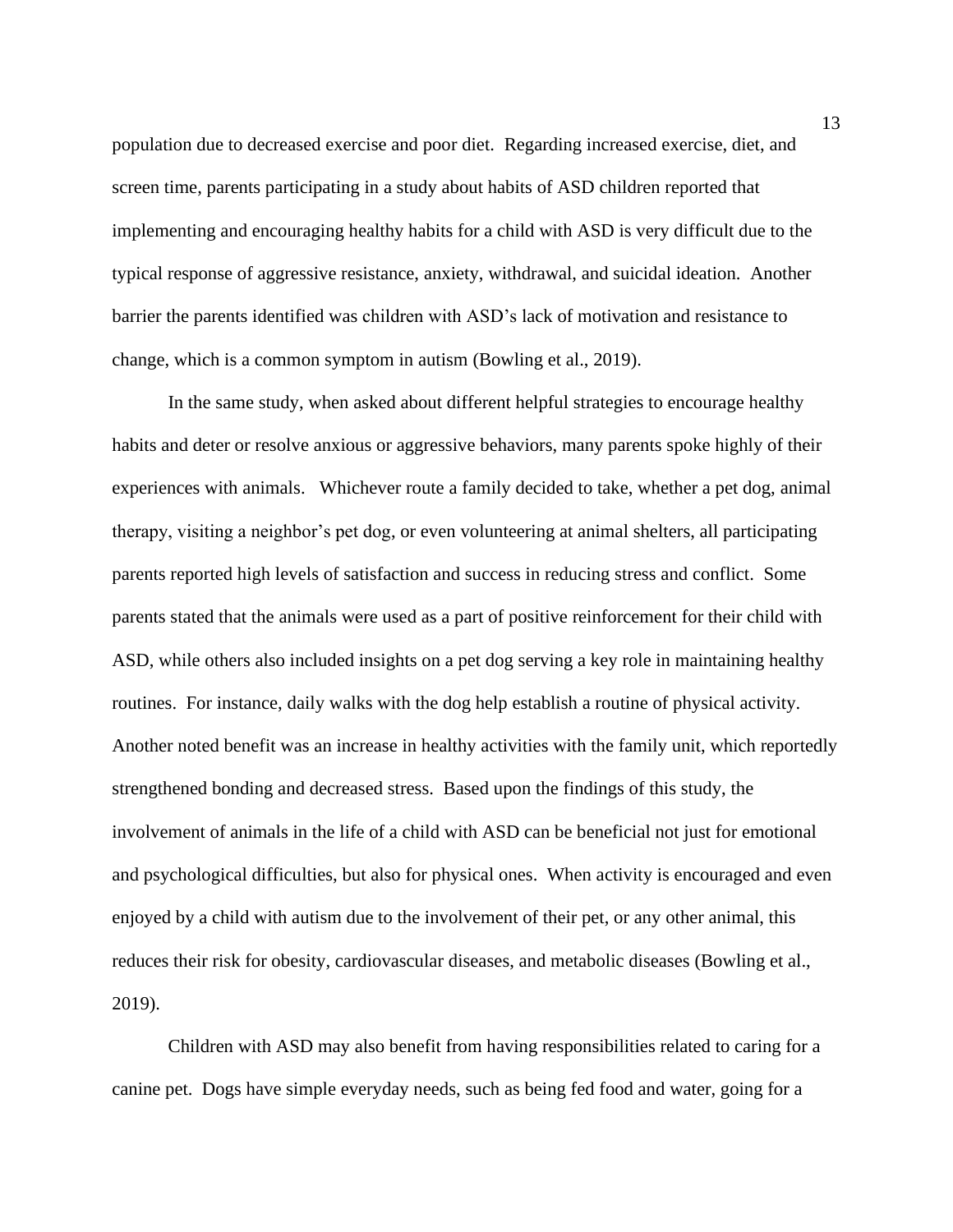walk, and going outside to the bathroom. A family pet dog may serve as a means of enhancing independence and executive function through a care regimen with said specific tasks to preform every day. Additionally, individuals with ASD typically feel more at ease and in control when routines are established and maintained, so the daily routine for providing these needs for the dog offers some structure. Therefore, the potential benefits of a canine pet are not limited to social companionship for a child with ASD. They may also provide an opportunity to improve in task completion and independence through daily routines (Augustyn & von Hahn, 2020).

# **Physiological Factors**

Another common trait of ASD is overstimulation or hypersensitivity to different factors in the environment, some of the most common causes including loud noises and large groups of people. It is common for children with ASD to have aberrant sensory perception, with more than 90% prevalence based upon the Diagnostic and Statistical Manual of Mental Disorders (DSM – 5), published by the American Psychiatric Association (Byström et al., 2018). Aberrant sensory perception can consist of hyper- or hypo-responsiveness to certain stimuli, or even paradoxical responses. Thus, loud noises can trigger anxiety while pain may not be fully perceived, and many tactile sensations can be either overwhelming or calming. Therapy dogs, as well as pets, have shown to be a source of comfort for individuals with ASD, particularly in times of heightened anxiety or distress. An animal can be calming and provide sensory relief that feels safe and known to the child (Harwood et al., 2018). Additionally, the texture of warm fur on dogs is a unique feature that has a particularly calming effect for children with ASD. Given significant differences in sensory perceptions and reactions and occasional sensory overloads due to excess aggravating stimuli in an environment, having a therapy dog or family pet present can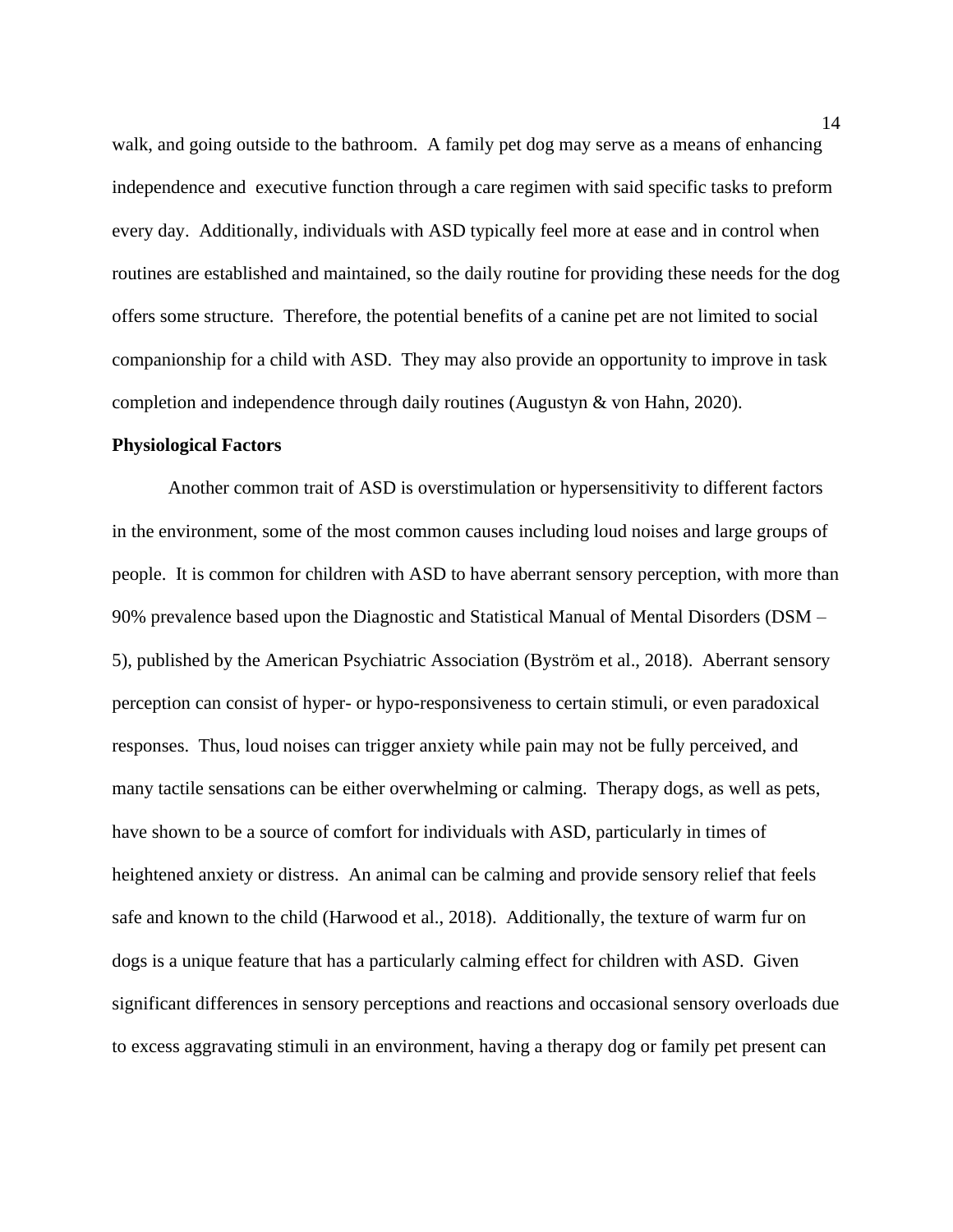serve as a sensory anchor to calm the child down when he or she focuses on it (Augustyn & von Hahn, 2020).

A study compared the physiological arousal in children with ASD to that of typically developing (TD) children in four different conditions, including reading silently, a classroom activity with reading aloud, free play with toys, and free play with animals. The aim of the study was to determine whether animals can act as social buffers to defuse anxious arousal. The results showed increased arousal for the children with ASD compared to the other children in every condition except for the free play with animals. Skin conductance response, which involves a slight increase in electrical conductivity in response to an arousing stimuli, decreased by 43% during the free play with animals condition. Therefore, the presence of animals calmed down the children with ASD and even showed measurable anxiolytic effects, confirming the researchers' theory that animals can serve as social buffers for children with ASD (O'Haire et al., 2015).

Part of the calming and anxiolytic effects of dogs can be related to science, or more specifically, to a hormonal response. Oxytocin, often called "the cuddle hormone," is a hormone that is responsible for regulating social links through its calming effect. While oxytocin is best known for its being released when a mother breastfeeds her infant or when two people embrace, it is also released in relation to therapeutic contact with animals, particularly by petting dogs. This hormone is a key factor for bonding and attachment in any relationship, and it reduces stress. Children with autism benefit from a special physical and emotional interaction with an animal due to oxytocin release, as they are significantly less likely to have these experiences with people and significantly more likely to develop a sense of trust and security from interactions with animals, especially with repeated encounters (Byström et al., 2019).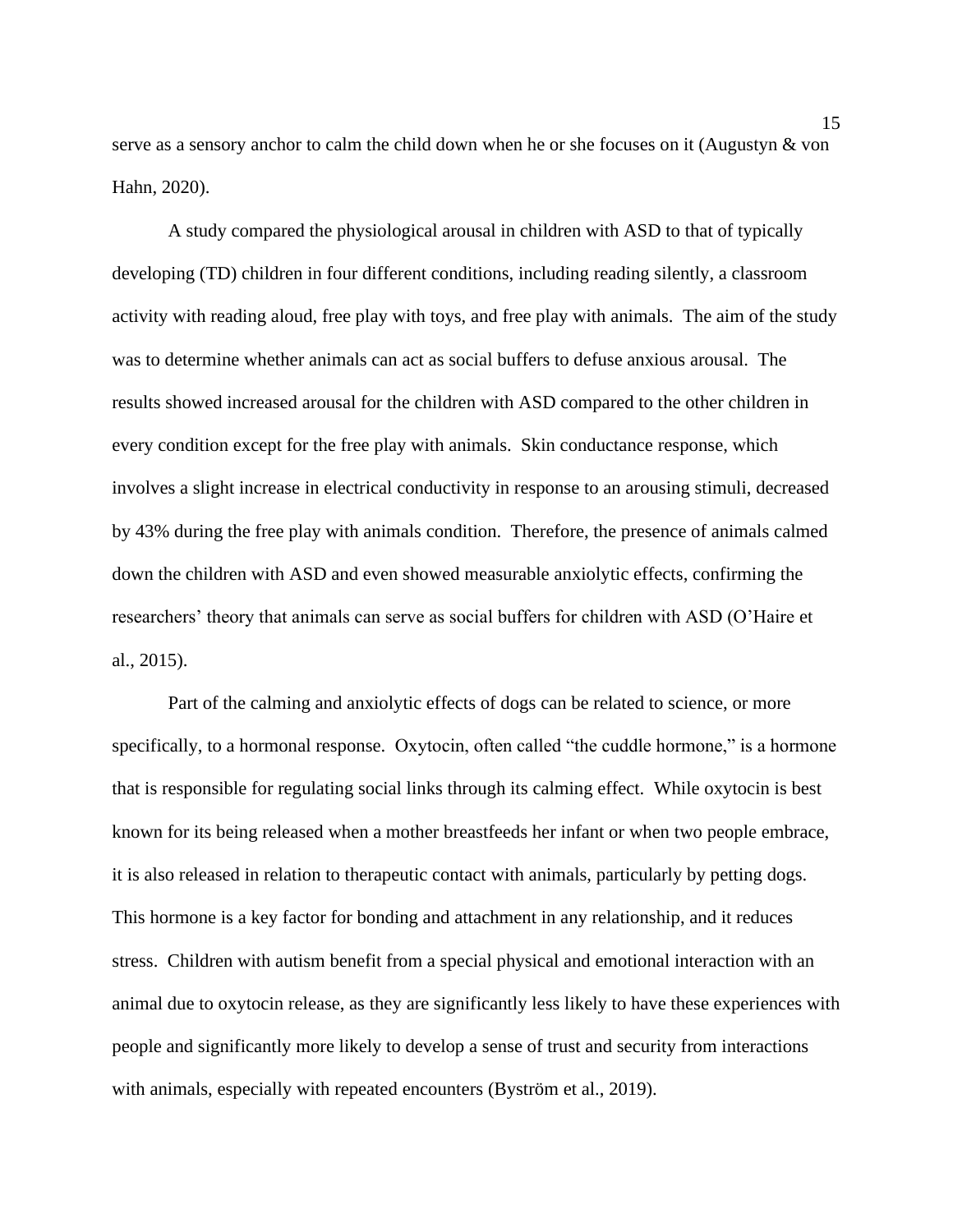Another hormone, cortisol, which is often considered the stress hormone, may also play a role in the effectiveness of animal therapy. When individuals interact with animals, their body responds by decreasing the amount of cortisol released. As a result, decreased heart rate and overall stress are experienced. An example of this phenomenon was found in a study that showed ASD children had notably decreased cortisol levels after a service dog was brought into their house, followed by an increase in cortisol levels after the dog was removed from the house. Thus, the physiological response that children with ASD show reduces stress and is considered to contribute to relieving anxiety when both an animal and other children are present (Becker et al., 2017).

### **Negative Behaviors**

Another topic of consideration in research is behavior. A common trait of ASD that individuals often exhibit is restricted and repetitive behaviors, which are correlated to increased anger rumination and aggression. Anger rumination is a form of maladaptive cognitiveemotional processing that tends to cycle and focus on past stressors and frustrating experiences. A study found that symptoms of social anxiety in ASD individuals predicted greater amounts of anger rumination and aggressive or otherwise disruptive behaviors. The same study sought to distinguish between the anger rumination levels and tendencies of ASD children and non-ASD children with disruptive behavior disorders, with the control being typically developing children. A Likert-style anger rumination scale (ARS) was used for an objective measurement, which included four sub-scales: anger afterthoughts, thoughts of revenge, angry memories, and understanding of causes. In addition, the reactive-proactive aggression questionnaire (RPQ) was also utilized to collect data throughout the experiment. The results analysis revealed that ASD showed significantly higher levels of anger rumination compared to the typically developing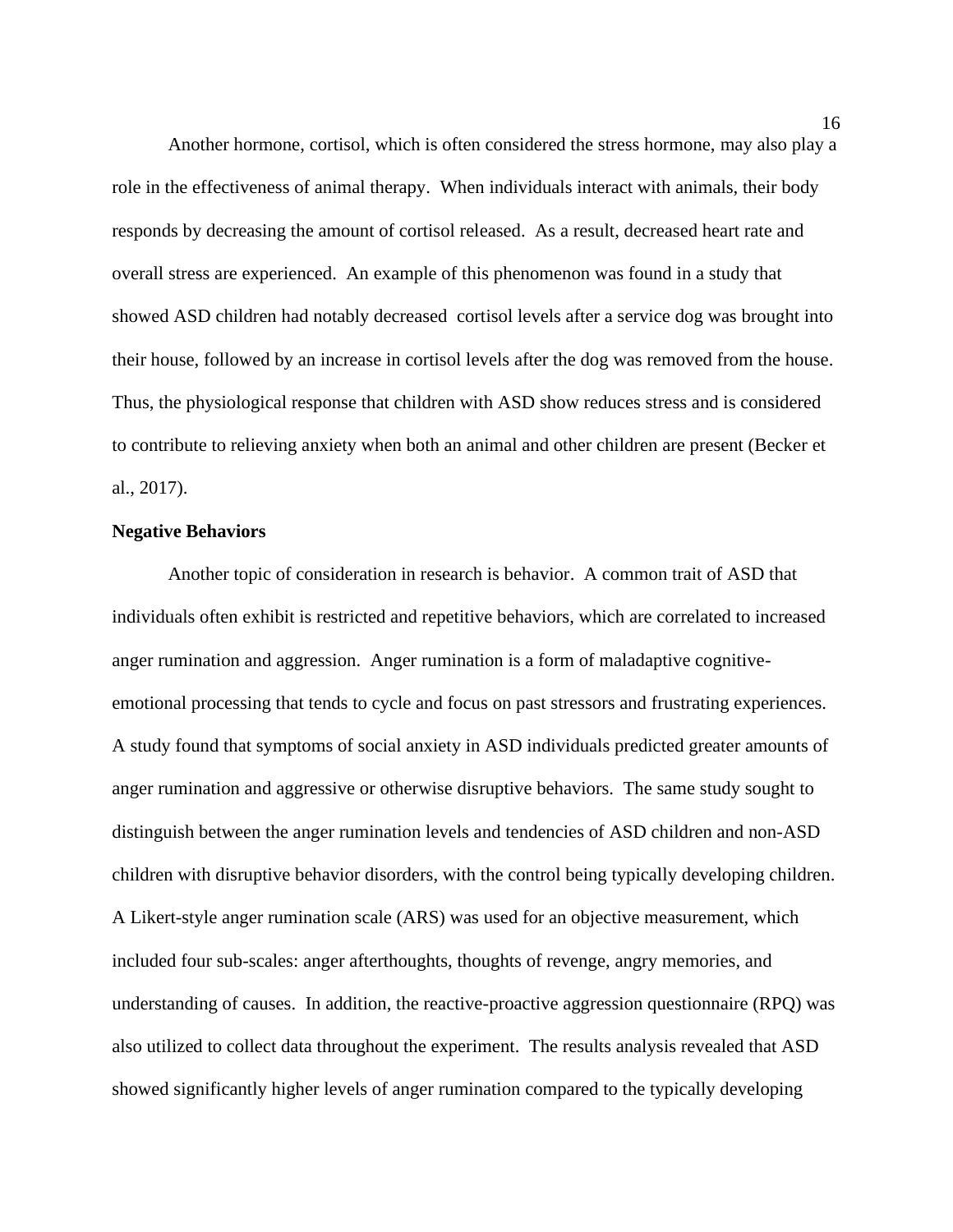group, but similar levels compared to the non-ASD with disruptive behavior disorders group. The researchers behind this study noted the possibility of an overlapping relationship between anger rumination, emotion dysregulation, and restricted and repetitive behaviors (RRBs) that could increase the likelihood of disruptive or aggressive behaviors in children with ASD (Ibrahim et al., 2019).

## **Friendship**

While individuals with ASD struggle with social interactions and maintaining friendships, research has shown that they perceive friendships as high in value. A study was conducted to compare the responses of ASD children to typically developing (TD) to verbal depictions of friendship transgressions. These transgressions included four scenarios: failure to provide validation, failure to give help, being unreliable, and betrayal. After each scenario was described, the children were asked to rate emotional responses, their strategies in response to each scenario, and the goals behind their strategies. While the ASD children rated sadness lower than TD children, the children with ASD averaged higher verbal aggressive strategies than the TD children. Notably, the children with ASD consistently reported betrayal as the most severe transgression. This result reinforces maintaining friendships as held in high regard by ASD children, despite impaired social awareness and interaction (Bottema-Beutel et al., 2019).

Given the value children with ASD place on friendships based on the previous study (Bottema-Beutel et al., 2019), even more weight and importance can be attributed to the companionship that a dog can offer a child with ASD. Whereas the participating children responded much more emotionally to the concept of the betrayal of a peer, dogs are known for being loyal. A pet dog or canine animal assisted therapy offer a socially safe opportunity for children with ASD to experience the friendship that they so highly value without having the fear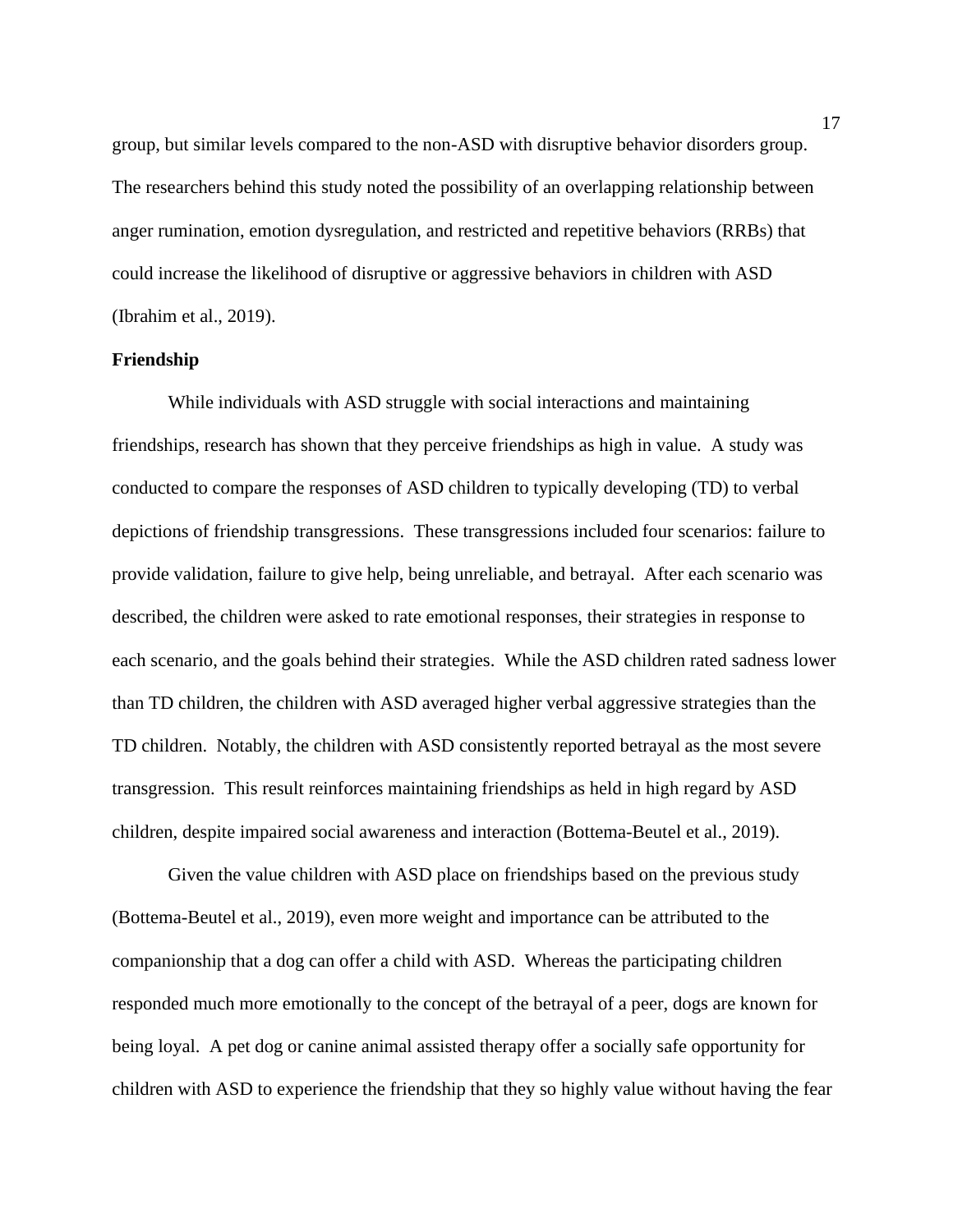of rejection or betrayal (Carlisle, 2014). In the long term, a special bond between a child with ASD and a dog may help the child to understand loyalty and be less closed off to peer friendships due to the anxiety of potential betrayal, but more research is necessary to confirm this possibility.

## **Schooling**

Additionally, interaction with and the presence of dogs has been found to improve psychological well-being, as well as provide specific benefits to children with ASD in school classrooms. Therapy dogs can reduce stress, promote emotional stability related to fearful and anxious perceptions of school, and help encourage these children to keep trying things that are frustrating or difficult, such as motor skills and reading. Within school, a live dog or a stuffed animal dog have been utilized for students with ASD, who showed decreased distractibility, increased attention, and increased awareness of their environment. Numerous studies have also confirmed a calming effect and a feeling of safety and security, as well as reports of competence by the parents of children with ASD. Therapy dog involvement in schools or therapy sessions has been associated with marked increases in positive non-verbal and verbal communication and cooperation. Some researchers have attributed these changes to the dog's non-threatening claim of attention in the environment, which may create a sense of calm that allows the confidence for more interaction (Stevenson et al., 2015).

Children with ASD typically have difficulties in a school classroom, a major contributing factor being anxiety over social interaction, as well as solitary and repetitive behaviors. Therefore, one study sought to determine whether the presence of a therapy dog for ASD students could decrease anxiety and increase interactions with teachers. The logic behind this experiment was based on the idea that ASD children are more likely to be motivated to socialize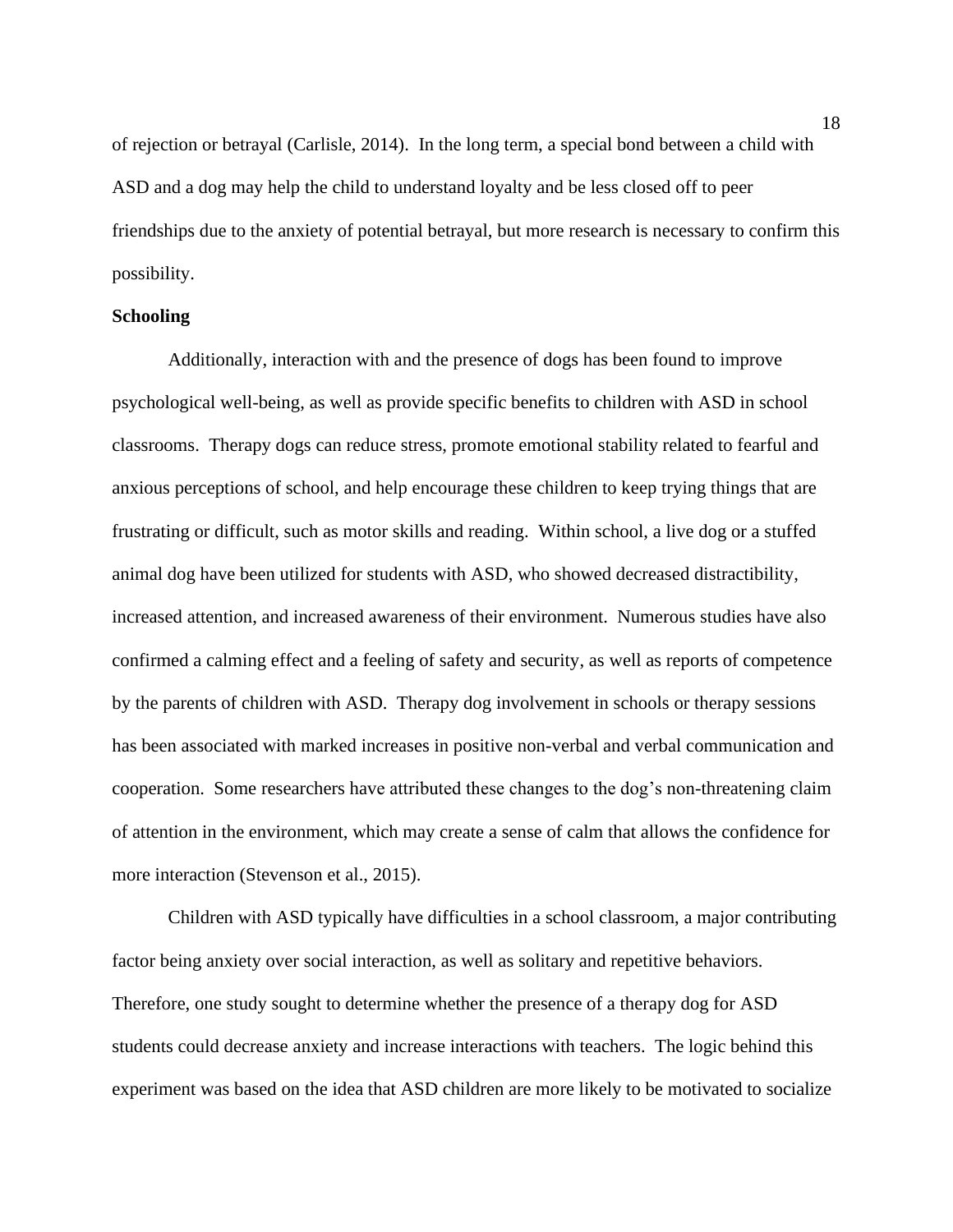when something of the child's natural interest is introduced as a variable. In successful cases, something of interest, such as Legos, draws the child in and creates a safe atmosphere for the child to learn social skills. The experiment consisted of a child with autism interacting with a dog in the same room as their teacher, while the teacher attempted to initiate interactions between the child and the dog and between the child and the teacher. Overall findings for this experiment included apparent increased comfort and eye contact. The children also consistently exhibited less repetitive behaviors and engaged more with the teacher as they became more comfortable with the dog. At the beginning of the sessions, the children would be wary of the dog and try to keep distance between them, but by the end of the session the children not only approached and petted the dog but also initiated play. As far as socializing with the teacher, the children showed increasingly positive responses and interactions with the teacher, seeming to relax significantly, initiate interactions, and sit closer to them. The findings of this study suggest the presence of a dog may be a gateway for increased connection and interaction between ASD students and teachers, increasing the overall effectiveness and social ease of education (Stevenson et al., 2015).

#### **Formal Therapy vs. Family Pet**

Another area of consideration is whether family pet dogs can offer the same benefits as formal animal therapy. An experiment was conducted that created the Lincoln Autism Pet Dog Impact Scale (LAPDIS) to evaluate the effects of children with ASD having a pet dog with several external factors considered. Three main factors on the LAPDIS scale are adaptability, social skills, and conflict management, which are typical indicators of effectiveness in formal animal therapy studies. Rigidity in behavior patterns can inhibit an autistic child's ability to adapt to environmental stressors, which limits their comfort and basic ability to participate in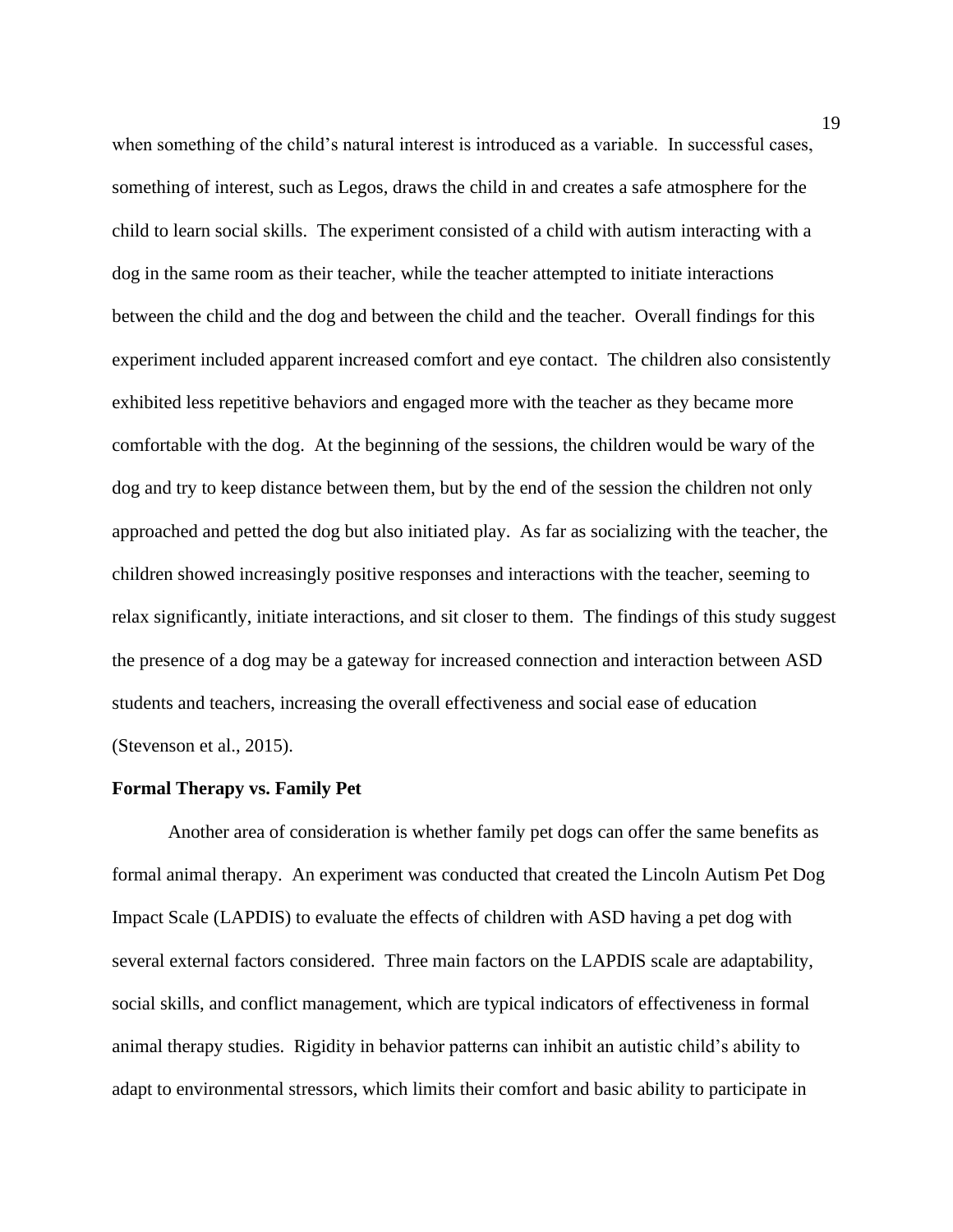various activities. Participants showed overall improved adaptability but particularly in conjunction with a healthy home environment. Social skills, the second factor on the LAPDIS scale, were found to be the most increased amongst older children who were around a dog. Additionally, social skills were overall improved for all ages for those children whose parents received formal training with dogs and children with autism, and who participated in Parents Autism Workshops and Support (PAWS) workshops. Lastly, the factors for which conflict management showed the most improvement in the presence of the pet dog were older children, higher language capacity, and a longer history of dog ownership (Hall et al., 2016).

More research is necessary to directly compare formal animal therapy to family pets as far as which intervention is more effective. The main conclusion from this study was family pets can offer the same benefits as formal animal therapy for children with ASD. Family pets come with variables, such as training, temperament, parental preparation, and home environment. Acquiring a family pet may also be more of a risk because of the long-term commitment, whereas formal therapy can be discontinued at any point. Therapy sessions are brief in comparison to the ongoing presence of a family pet but more structured and intentional. Alternatively, each child with ASD is unique, so family pets can provide a different and more constant therapeutic approach that formal therapy lacks. Ultimately, the researchers suggested that families opt for whatever decision works best with their lifestyle, as both options have exhibited positive impacts on children with ASD (Hall et al., 2016).

## **Other Animals**

Another consideration in therapeutic modalities for children with ASD is whether interacting with dogs alone offer benefits, or if relating to other types of animals is also effective. A study conducted at a small farm with multiple types of animals, including horses, cows, pigs,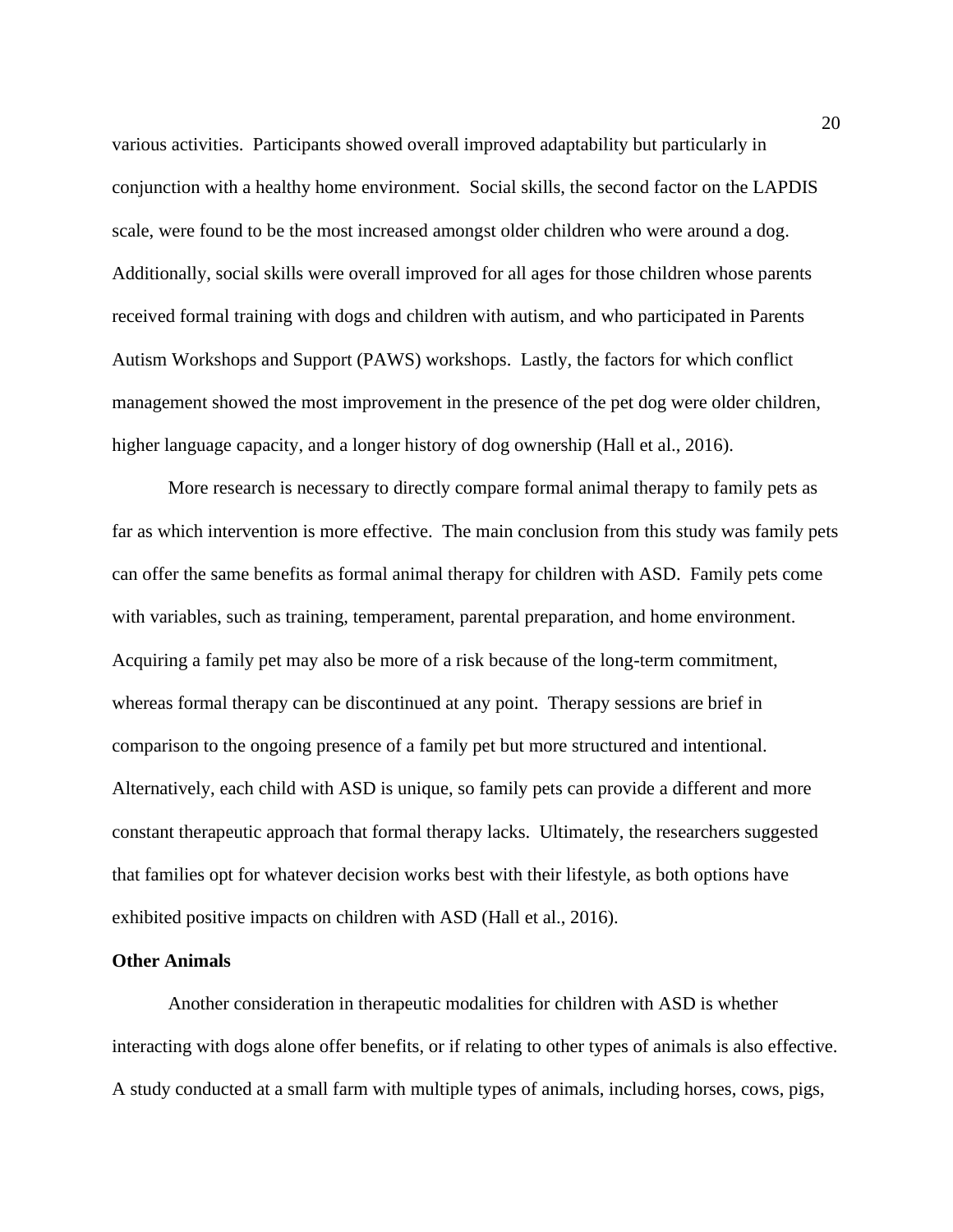chickens, and dogs, noted that young children with autism were more at ease around the animals. Animal behavior is typically easier to understand simply by watching their actions carefully, because, unlike human interactions that involve a complex overlap of verbal and nonverbal communication, animals primarily communicate nonverbally. Thus, children with autism in this study showed enhanced mentalization ability based upon their interpretations of the animals' intentions. This experiment provided a unique and safe atmosphere for the children to practice interpreting and better understanding their environment. The notable increase in social perception primarily through nonverbal cues promoted mentalization in the participating children with ASD. Furthermore, the calming presence of the animals coupled with the increased ease of understanding and interacting with them likely decreased stress for the participants (Byström et al., 2019).

Additionally, while human instinct often naturally prompts the utilization of a softer and more musical tone with animals and young children, this is another cue that is often missed by individuals with ASD. Out of curiosity of any noticeable change, the therapists who were present on the farm in this study purposefully emphasized their gentle tone and incorporated more vitality into their speech. They theorized the calming environment would serve as an optimal space for transmission of the adjusted voice behavior to the children. In cases such as this one, the transmission of behavior involves the action of mirror neurons. Mirror neurons lend to observational learning that make possible the concept of *monkey see, monkey do*. Successful transmission of a social behavior would also suggest an increased perception of social cues related to the calming nature of the animals, followed by making the appropriate adjustments for the environment. When the softer and more musical tone was utilized by the therapists, the children in the study adapted a softer tone of voice when communicating with the animals as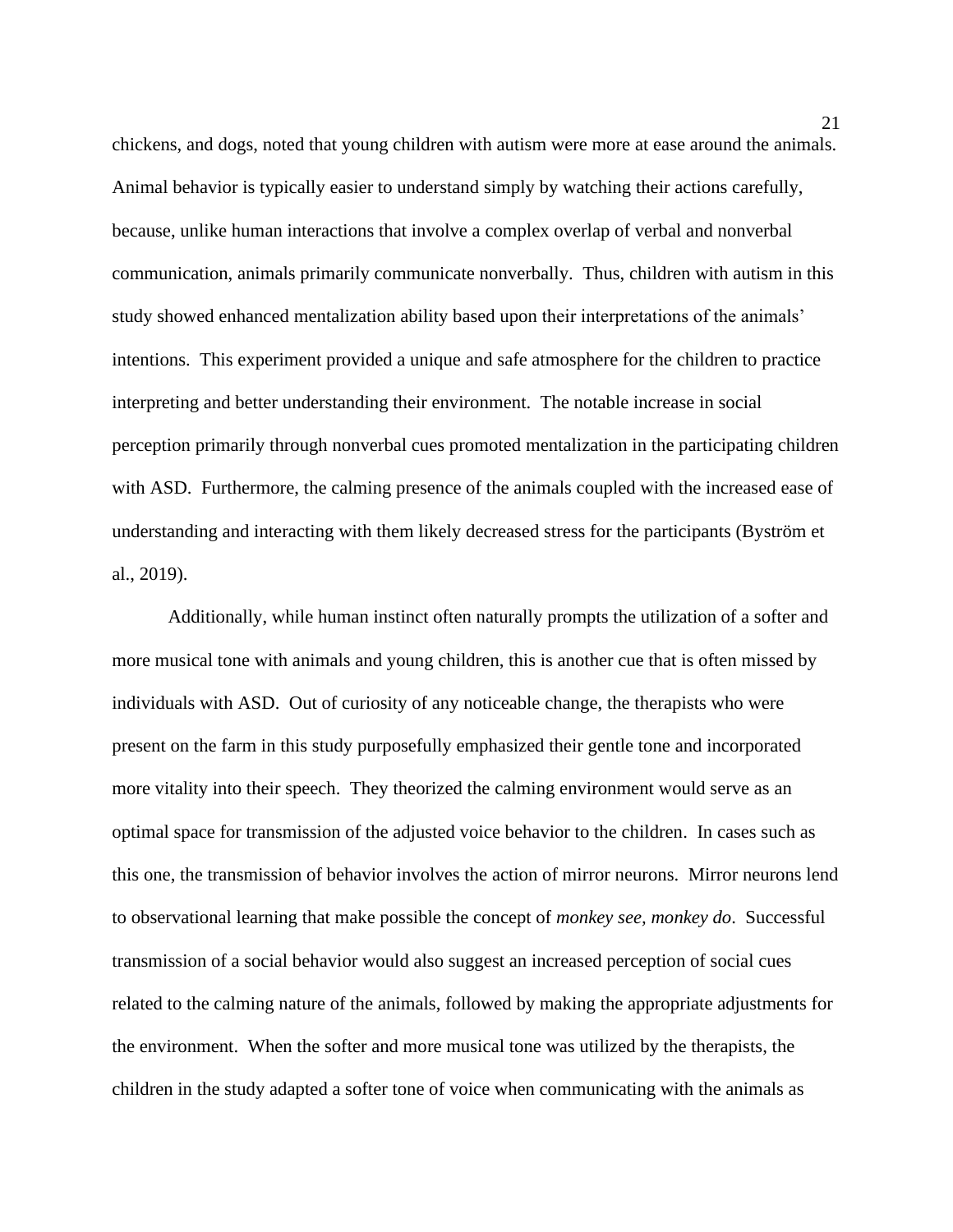well. The therapists and researchers inferred that the children also likely felt more comfortable in the socially safe scenario with the animals, and thus, they were more inclined and confident to practice this new social skill (Byström et al., 2019).

# **Benefits for the Family**

While many studies have identified the plethora of benefits to a child with ASD in the acquisition of a pet dog or participation in animal therapy, it is also notable that benefits also exist for that child's family. When the families of a child with ASD acquire a pet dog with hopes of the child benefiting from the overall experience, the family members also have exhibited benefits. Parents of a child with autism have historically shown heightened stress, anxiety, depression, and social isolation when compared to the parents of typically developing children or even the parents of children with other disabilities. Consequently, the effects on the parents impact the ASD child and can hinder the effectiveness of the child's interventions and treatments. A study compared the impact on primary caretakers for children with ASD who just acquired a pet dog to the caretakers without a pet dog involved. A Parenting Stress Index was utilized to measure stress seventeen weeks before acquiring the pet dog, three to ten weeks after acquiring the dog, and twenty-five to forty weeks after acquiring the dog. Furthermore, the Parenting Stress Index was subdivided into categories, including total stress, parental distress, and difficult child. The results showed significantly decreased values in all three categories for the parents in the intervention group with a pet dog (Wright et al., 2015).

The same study assessed that caregivers and parents of a child with ASD show improved adaptability in caring for the child when an informal social buffer is present. This was found to be particularly true for family pet dogs that are constantly present rather than therapy dogs that are only present during set session time periods. Additional benefits for the family include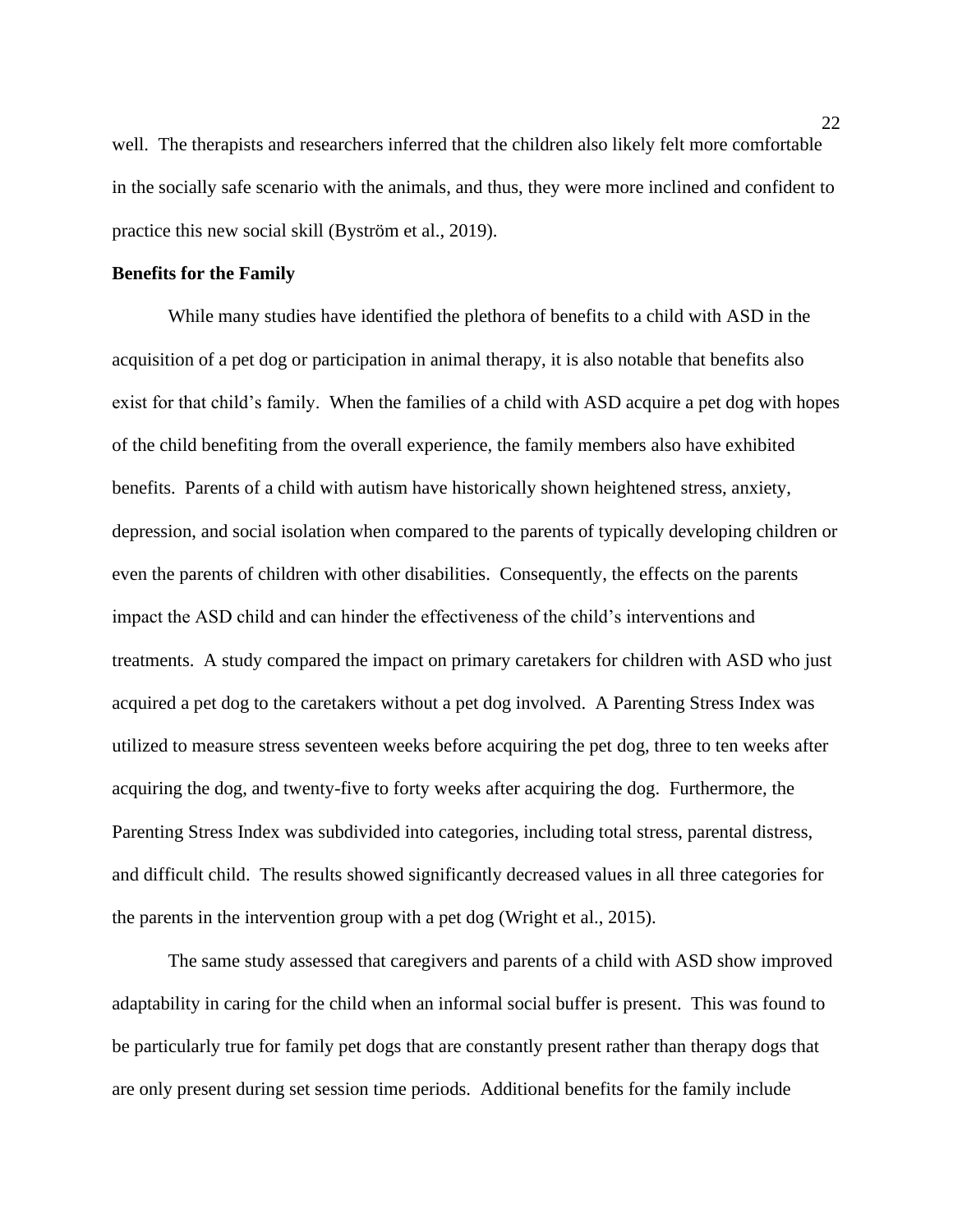enhanced freedom outside of the home, decreased stress for the child, and increased effectiveness of other therapy modalities. These benefits have more support for cases in which the pet has been trained to be an assistance dog. The researchers behind this study noted that pet dogs without any special training are unique beings that are not as predictable as far as effectiveness. Some studies have collected parental feedback that seem to consistently report positive feedback and perceived benefits; however, more research is needed to confirm the correlation (Wright et al., 2015).

Overall, the study showed pet dogs are beneficial for the child with ASD, the parents, and the whole family through stress reduction and improved adaptability, which allows for more opportunities for normalcy outside the home. The acquisition of the dog is also a relatively simple task given they are easily accessible and culturally acceptable. It provides easy access to an economical intervention that is personalized toward an individual child with ASD in a unique way that formal therapy may not be able to attain. In addition, it is possible that lifestyle changes that occur due to pet dog ownership, such as physical activity, more time outdoors, alterations in routines, and changes in the family dynamic contribute to stress reduction for the child with ASD as well as the parent (Wright et al., 2015).

### **Companion Animals**

Another subcategory of dogs benefiting children with ASD is companion animals. A companion animal is intended to offer physical and psychological support for its owner, and in the case of children with autism, it allows the child to form a bond and experience some of the growth and other benefits that are associated with human relationships. Research has shown children and adolescents with ASD who live with a companion animal experience greater social skills, such as assertion, as well as strengthened friendships related to the practice of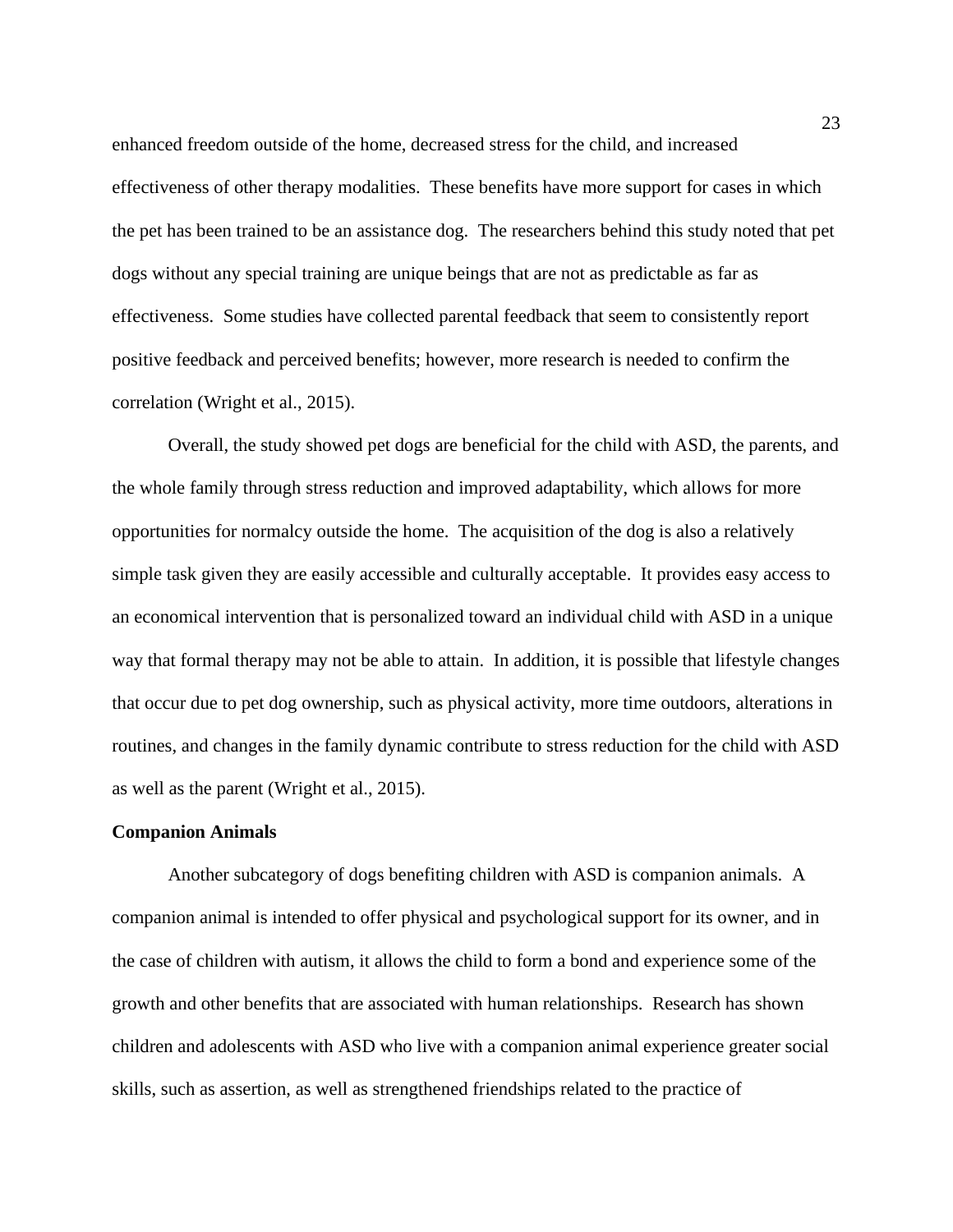companionship with their companion animal. Parents of children with ASD often experience higher levels of stress, marital distress, and inhibited emotional coping. Previous studies had found companion animals can benefit the parents by alleviating stress and feelings of being overwhelmed, isolated, or stigmatized. The siblings and family unit can also be negatively affected by ASD, with research showing increased strain and decreased cohesion (Carlisle et al., 2020).

One study in particular examined the parent-perceived benefits of a child with autism having a companion animal. The participating parents almost unanimously reported reduced stress due to the companion animal's presence that significantly outweighed any financial burdens of ownership. The children with ASD often referred to their companion animal as their best friend, which offered parents comfort that their child had a special connection and was not suffering from total social isolation. As the child's bond with the companion animal increased, the bond and affection of the family members also increased toward the companion animal. This shared bond could alleviate tension in a family unit due to the stress of having a child with ASD (Carlisle et al., 2020).

The most common types of companion animals are dogs and cats; thus, the benefits of each type of animal were analyzed in this study. Dog owners reported greater perceived benefits, for themselves and for their child with ASD, than cat owners. However, cat ownership may be more beneficial for families of children with ASD due to reduced noise from barking, as many individuals with ASD suffer from hypersensitivities to sound. Additionally, owners of both a dog and a cat reported the greatest perceived benefits, suggesting the possibility that owning multiple companion animals can offer additional benefits as opposed to only one companion animal (Carlisle et al., 2020).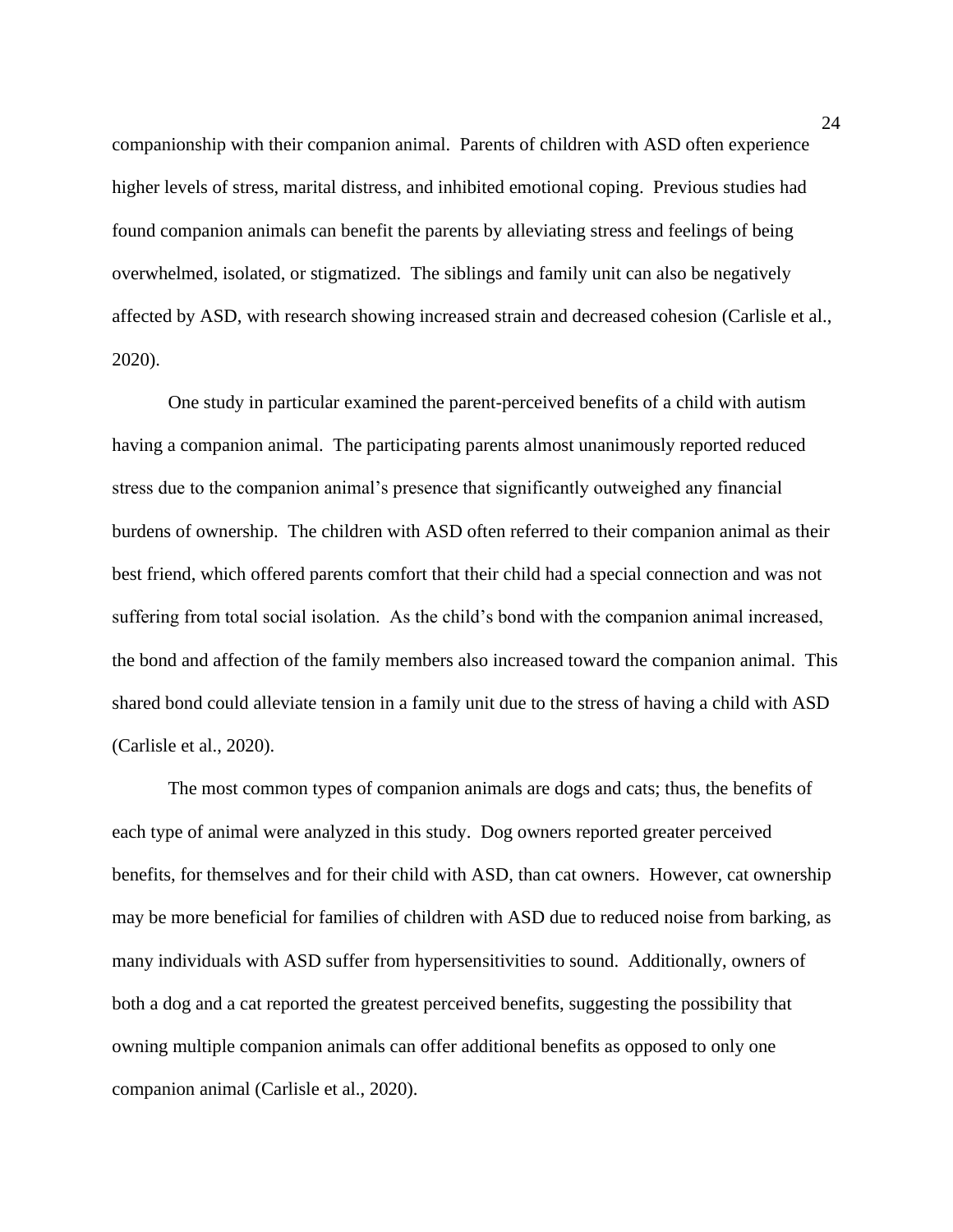### **Benefits for Adults with ASD**

Given the plethora of research involving the correlations between ASD children and pet dogs or animal therapy, another layer of research has included the benefits of animal therapy for adult individuals with ASD. One experiment studied the effectiveness of animal assisted therapy (AAT) for adults with ASD through a randomized trial with 27 participants receiving an AAT intervention and 26 participants serving as the control group. The main components in this research consisted of self-perceived stress, social responsiveness, and psychological symptoms, as well as self-esteem. While self-esteem was not incorporated into most of the experiments involving children with ASD, it was included in this study due to the discovery that adults with autism are highly likely to experience lower self-esteem than typical adults. Lower self-esteem has a strong negative correlation to depression and anxiety that are often present in ASD (Wijker et al., 2020).

In this adult ASD experiment, data was collected for perceived stress using a five-point Likert scale from 'never' to 'very often.' The Symptom Checklist-90-Revised Instrument (SCL-90-R), was utilized to measure psychological and physical symptoms, including the following categories: anxiety, agoraphobia, depression, somatization, cognitive-performance deficits, interpersonal sensitivity and mistrust, hostility, and difficulty sleeping. Social responsiveness was measured by the Social Responsiveness Scale for Adults (SRS-A), which evaluates social awareness, social communication, social motivation, and restricted interests and repetitive behavior. Each factor was assessed using Likert scale by the both participant and the informant present throughout the study. Lastly, the Rosenberg Self-Esteem Scale (RSES) was used to determine self-esteem (Wijker et al., 2020).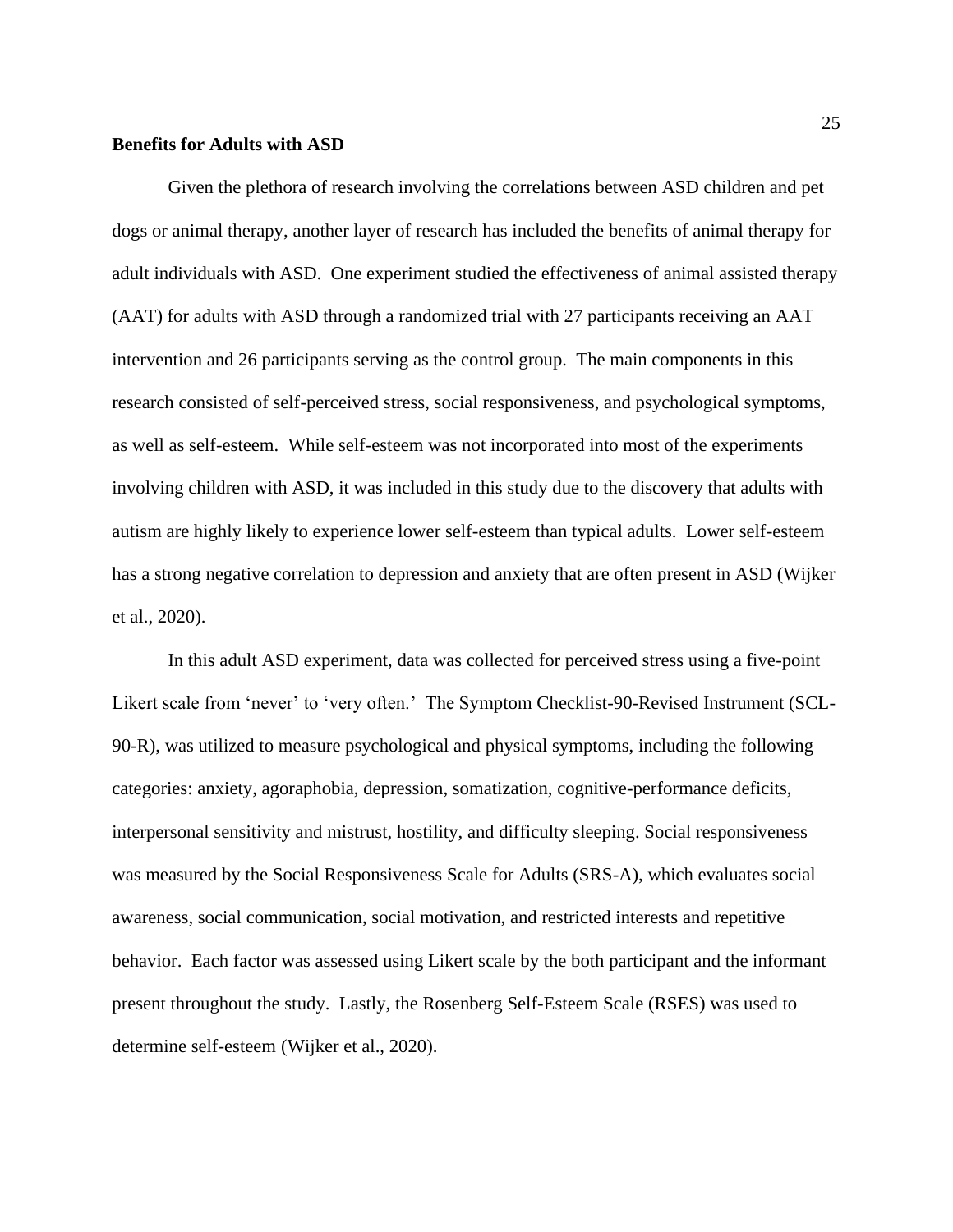Data analysis revealed AAT with dogs compared to the control group without dogs had decreased stress, depressive symptoms, agoraphobia, and social responsive impairments. Whereas other studies identified reduced stress hormone, cortisol, for children with ASD only while the dog was present, this experiment found that the reduction of stress symptoms was still evident at the ten-week follow-up for the adults with ASD who had been in the experimental group with dogs. Further experimentation was suggested by the researchers to determine the extent of long-term benefits. Also, it was noted that gender, dog ownership, and IQ were not significantly associated with the main variable outcome measurements. Additionally, the most advanced age group, 47–60, showed a negligible increase in social responsiveness deficits. Therefore, the age of an adult with ASD does not have a significant impact on the social benefit of AAT with dogs, because the adults from 18–60 in this study showed statistically irrelevant variation (Wijker et al., 2020).

The same researchers conducted another study for insight into dog-assisted therapy for adults with ASD. The aim of the study was to determine whether animal therapy is consistently effective enough to be considered for broader clinical use. Questionnaires, interviews, and treatment reports were utilized, through which participants revealed positive appraisal of the dog-assisted therapy on the grounds of improved self-insight, joy, relaxation, and physical contact with the therapy dogs. Because of these responses, as well as the consistent satisfaction and feeling of feasibility reported by participants and therapists, the researchers concluded that AAT programs have enough evidential support to be added to ASD adult treatment options for decreasing stress and improving social skills (Wijker et al., 2019).

#### **Negative Effects**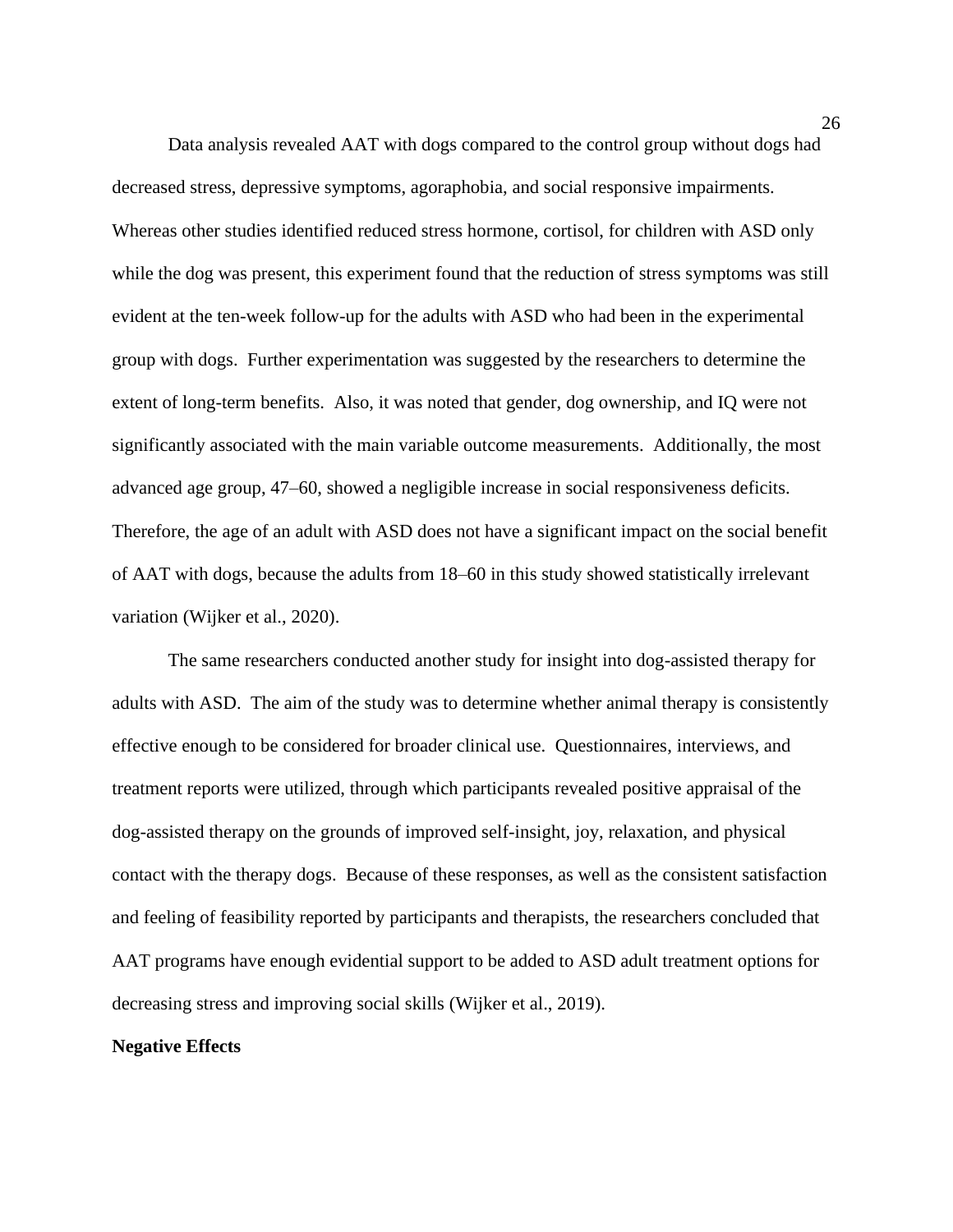While a plethora of research exists to portray the various benefits of dogs for individuals with ASD, the negative effects of canine intervention must also be considered. One study collected data from the parents of children with autism in order to gain understanding of the unique relationship between the child and the dog. Of the eleven families who participated in the study, four of them noted that their child preferred another family pet or did not develop a bond with the canine companion. Others reported concerns about their child being around their canine companion. For instance, parents described that their child often takes out his or her aggression on the dog by kicking, yelling, jumping on, or even throwing objects at the animal. These aggressive behaviors present as dangerous and potentially deadly for the canine companion (Harwood et al., 2018).

Additionally, aggressive outbursts can create a significant wariness of the canine towards the child. A strained relationship or lack of bond altogether between the autistic child and the canine companion hinder the beneficial aspects of the animal that have commonly been found in other studies. Furthermore, one mother from this study stated that the distress of the dog from aggressive behaviors of the child only added to her stress and responsibilities rather than decreasing them. Her increased stress led her to regret their family's decision to acquire a canine companion for their child in the first place (Harwood et al., 2018).

Sensory issues are a potentially challenging factor to work around for families with a companion animal for the child with ASD. In most cases, a canine companion animal is not a trained therapy dog. Therefore, the behaviors of the dog may not be predictable or as therapeutic as anticipated. Dogs that are not trained as therapy animals may have high energy levels or excess barking, both of which having the potential to overwhelm a child with ASD and cause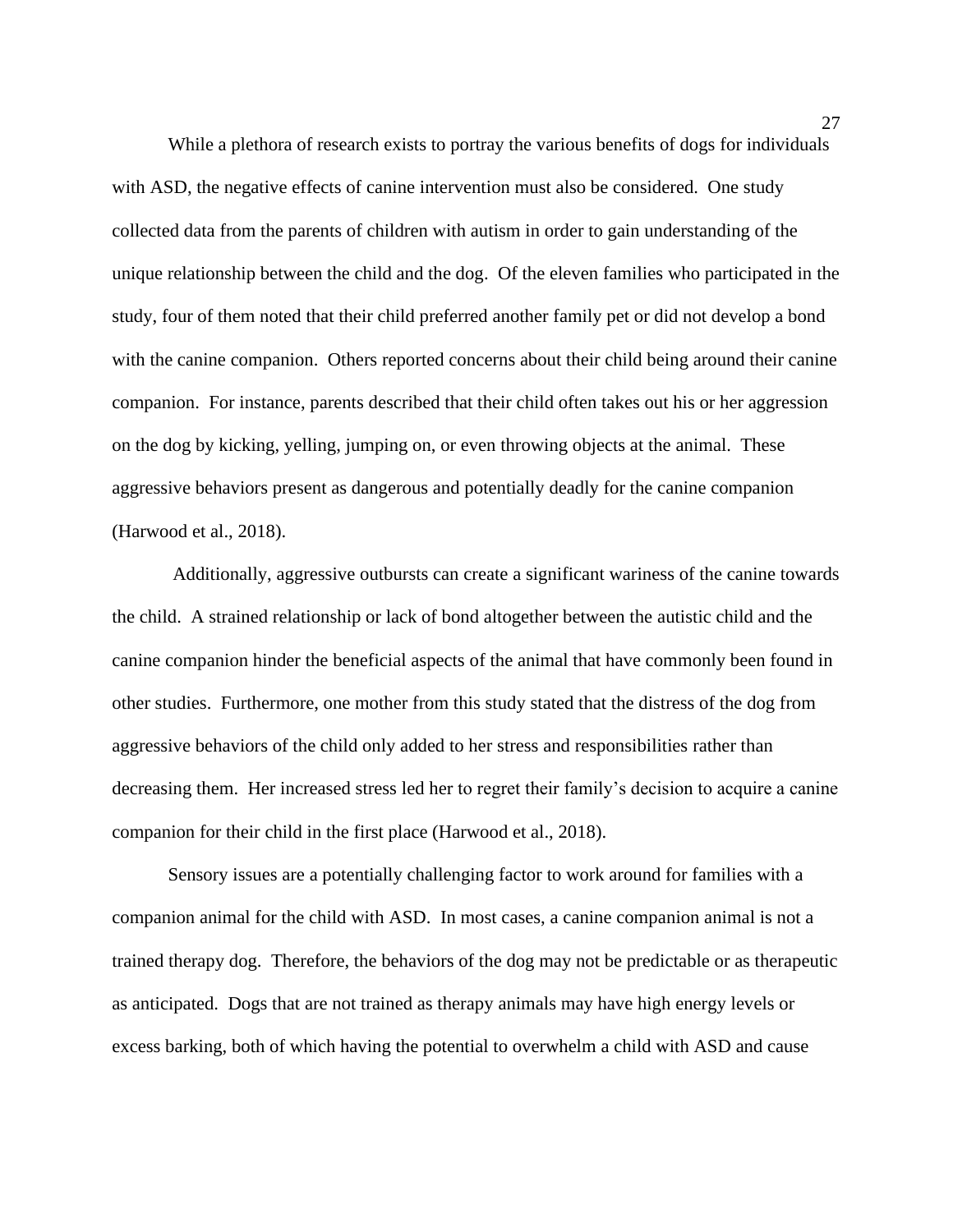them to put distance between themselves and the dog or to avoid the dog completely (Harwood et al., 2018).

Another negative aspect of companion animals for children with ASD is that these animals will inevitably die. Furthermore, the dog may assume the role of an additional family member due to the close bonds that are developed. The confusion and emotional trauma of dealing with the loss of a beloved pet, especially one that served its family well by benefiting the child with ASD and the other members of the family, can be very difficult. Some parents have reported that the loss is certainly a heavy one, but the benefits greatly outweighed the difficulty of the animal's passing. Alternatively, others found the transition much more difficult as they saw their child with ASD struggle with the loss. Undoubtedly, these experiences may contribute to second thoughts on originally acquiring the animal and hesitancy toward the idea of getting a second (Harwood et al., 2018).

#### **Implications for Nursing**

Nurses have a unique role in providing patient-centered care that encompasses holistic treatment and quality of life. ASD does not have a cure or standardized treatment regimen, but that should not be the end of the conversation if holistic care is truly prioritized. For patients with ASD, it is important for nurses to be aware of the options for improving quality of life for these individuals and their families. Therefore, as more research is conducted to explore the effectiveness of the use of dogs for therapeutic benefits, nurses need to stay informed and be prepared to discuss dogs and any other nonpharmacological interventions that can potentially make their lives better.

# **Further Research**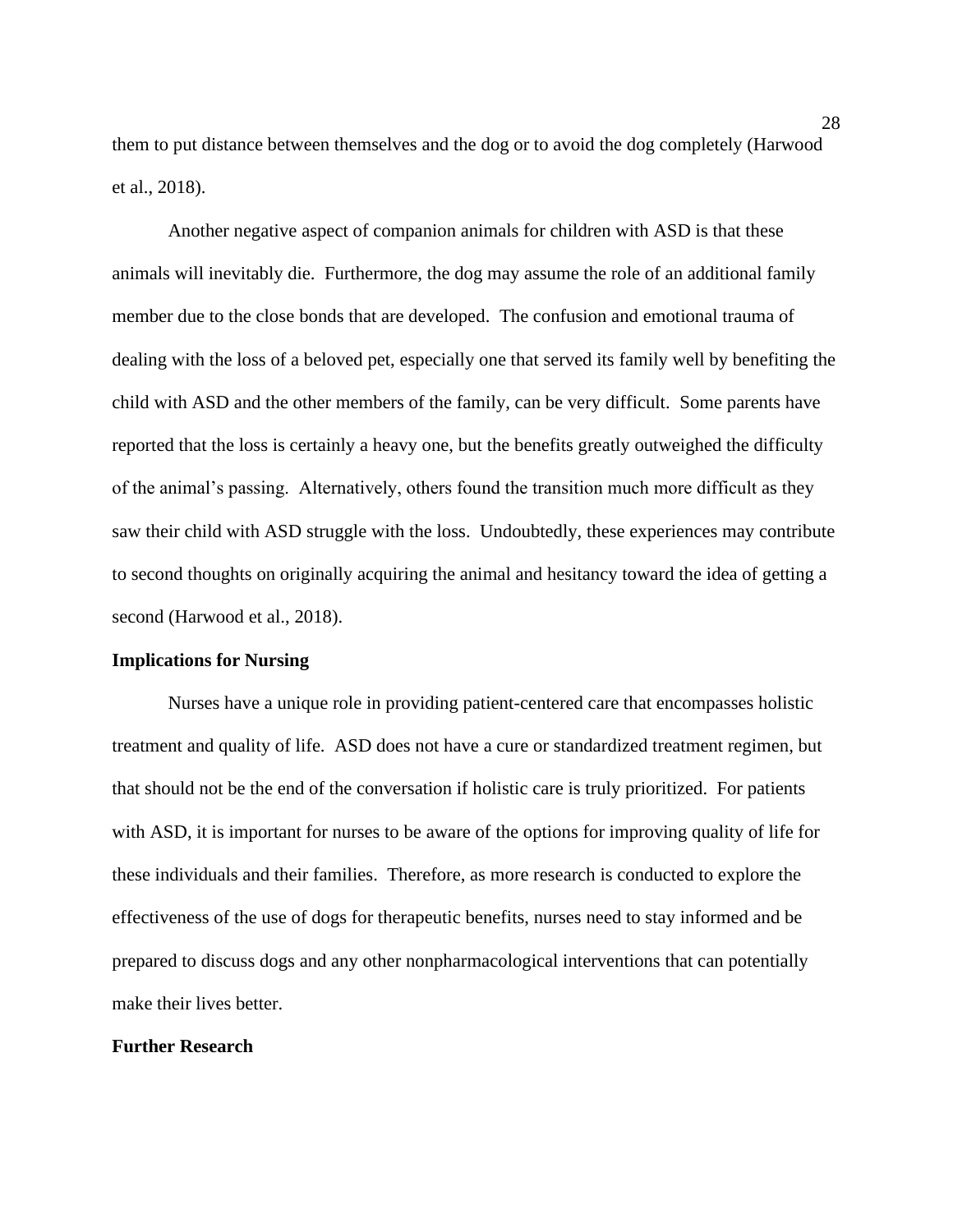Several missing areas exist for the research topic of the benefits of dogs for children with autism. One of these is the benefits or hardships that the canines themselves may experience from relationships or interactions with children with ASD. For example, the relationship may be mutually beneficial, beneficial to the child and neutral for the dog, or beneficial to the child and harmful for the dog. It is important to consider the impact of canine intervention on the dog itself, as more research may lead to higher rates of incorporating dogs into the lives of ASD children. Another consideration for further research is more longitudinal studies to observe the long-term effects of the involvement of dogs on the lives of children with ASD. Most of the research pool on the topic consists of short-term experimental studies and integrative reviews of said studies. Therefore, more longitudinal input and diversified data would be necessary to add scientific significance to correlations between canines and various areas of improvement in children with ASD (Harwood et al., 2018).

An additional topic with an increased need for research is the difference in beneficial effectiveness between dogs and other animals. While one study (Carlisle et al., 2020) examined the differences in dog versus cat ownership, more research is necessary to confirm that dogs offer the most benefits to children with ASD. Another study (Byström et al., 2019) gave the perspective of the benefits of children with ASD interacting with several types of farm animals. While general findings for the collection of animals were gathered from the study, more could be investigated in future studies comparing the effectiveness of the different animals.

## **Limitations**

There are several limitations to the present literary review of existing research material. One such limitation is that the experiments conducted were predominantly done without the existence of a control group with which to compare the data and findings of the experimental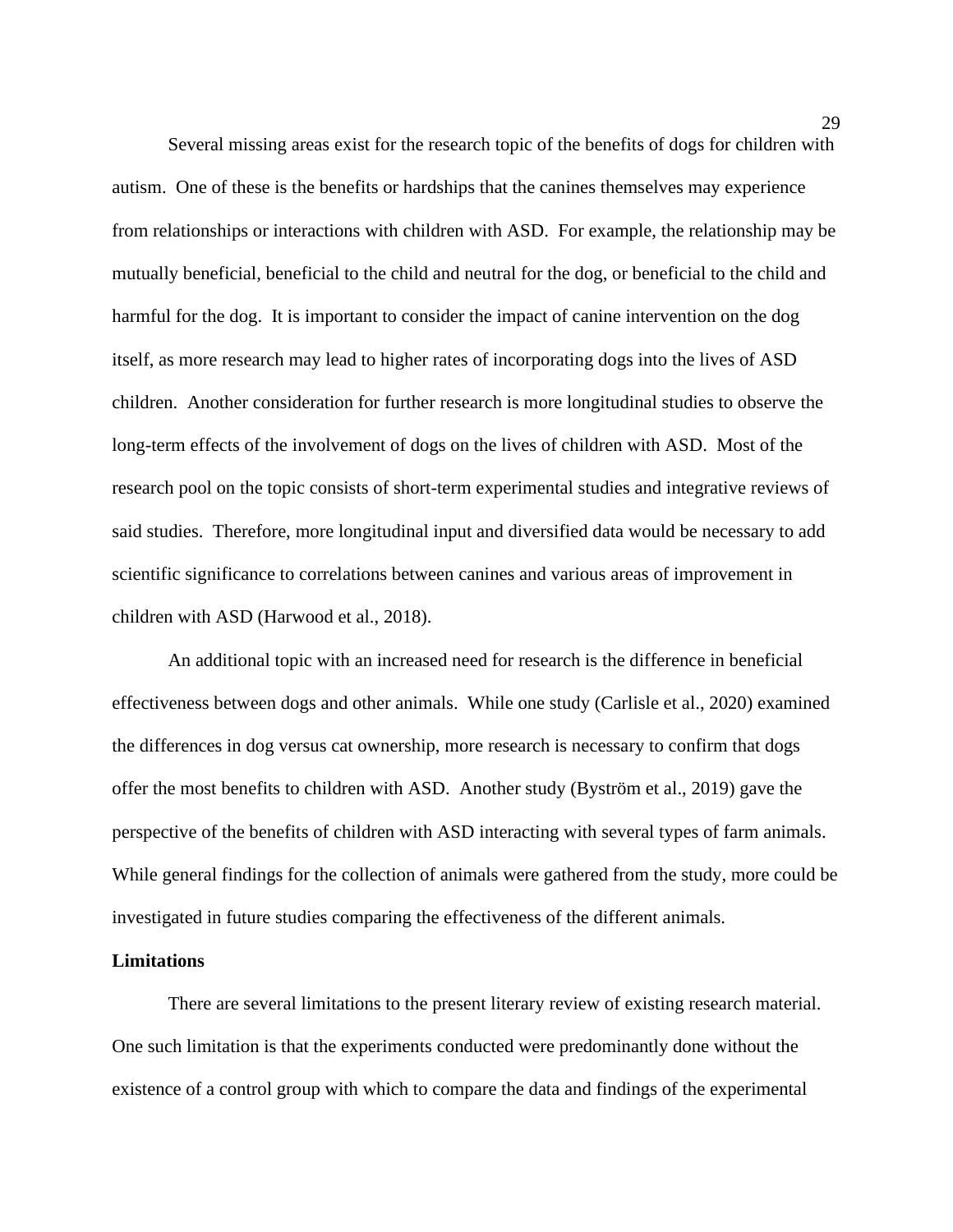factors. While the data collected is significant, it would gain more relevance and reliability with parallel data of closely analyzed behaviors of children with ASD without the intervention of canine companions or animal assisted therapy. More randomized control studies would greatly contribute to the existing body of research by providing more structure and scientific evidence of the benefits and effectiveness being studied. Another limitation within the present literary review is the presence of bias in searching databases for research materials. While both positive and negative implications of dogs for children with ASD were discussed, the bias was naturally toward discovering the benefits, which could contribute to a less accurate depiction of the current body of research.

# **Conclusion**

ASD, while fairly understood, still has much to be discovered about it. Researchers have found that fostering connections between children with ASD and dogs can yield notable correlations to improvement in multiple facets of life. Social skills, such as empathy, patience, and verbal and nonverbal cues, have demonstrated improvement from interacting with dogs, whether family pets or therapy animals visited in a formal setting (Stevenson et al., 2015). Children with ASD's exposure to dogs has also shown correlations to enhanced adaptability, executive function, and conflict and aggression management (Hall et al., 2016). Common comorbidities of ASD, including depression, anxiety, agoraphobia, and mood problems, have shown decreased severity of symptoms related to the implementation of canine assisted animal therapy (Becker et al., 2017). In addition, the many benefits of dogs are not limited to children with ASD, as even adult individuals with ASD have shown improvements in social skills and alleviated anxiety (Wijker et al., 2019). Also, other studies have shown the family members of a child with ASD who has a companion animal or AAT experience improvement in stress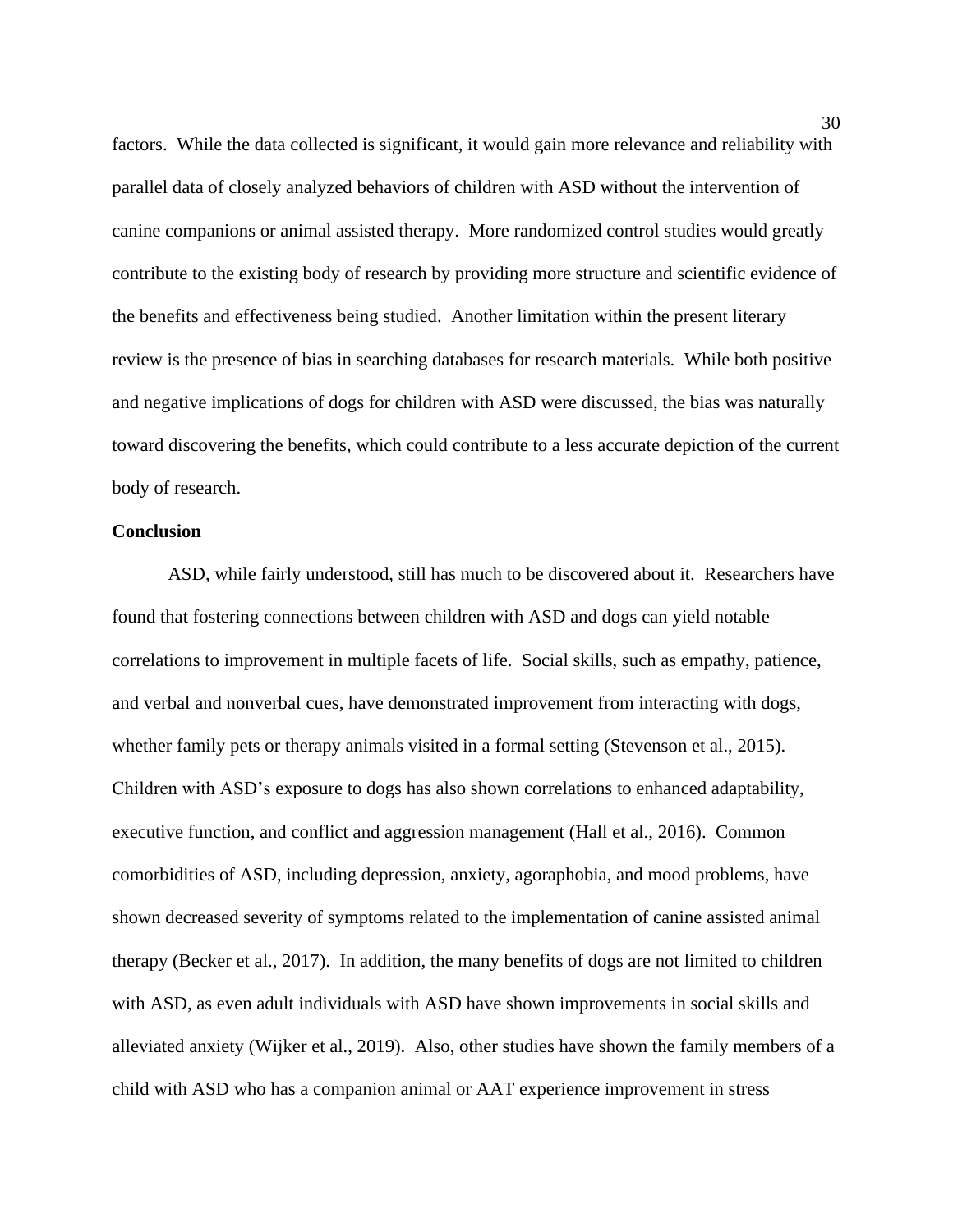management and quality of life (Wright et al., 2015). More extensive research should be conducted, as the use of dogs for children with autism is a fairly new concept. However, the body of research on the benefits of dogs for children with ASD has yielded very promising and consistent data thus far.

As the research body grows on the concept with more experimentation, assuming that the findings continue in the current trajectory of more beneficial than problematic, canine pets and therapy dogs may become a more normalized clinical option recommended to children with ASD. While a cure for ASD may not exist, it is important for the sake of individuals affected and their families to explore options for easing the difficulties and improving quality of life. Dogs, whether family pets or formal assisted therapy animals, have exhibited countless benefits for children and their families.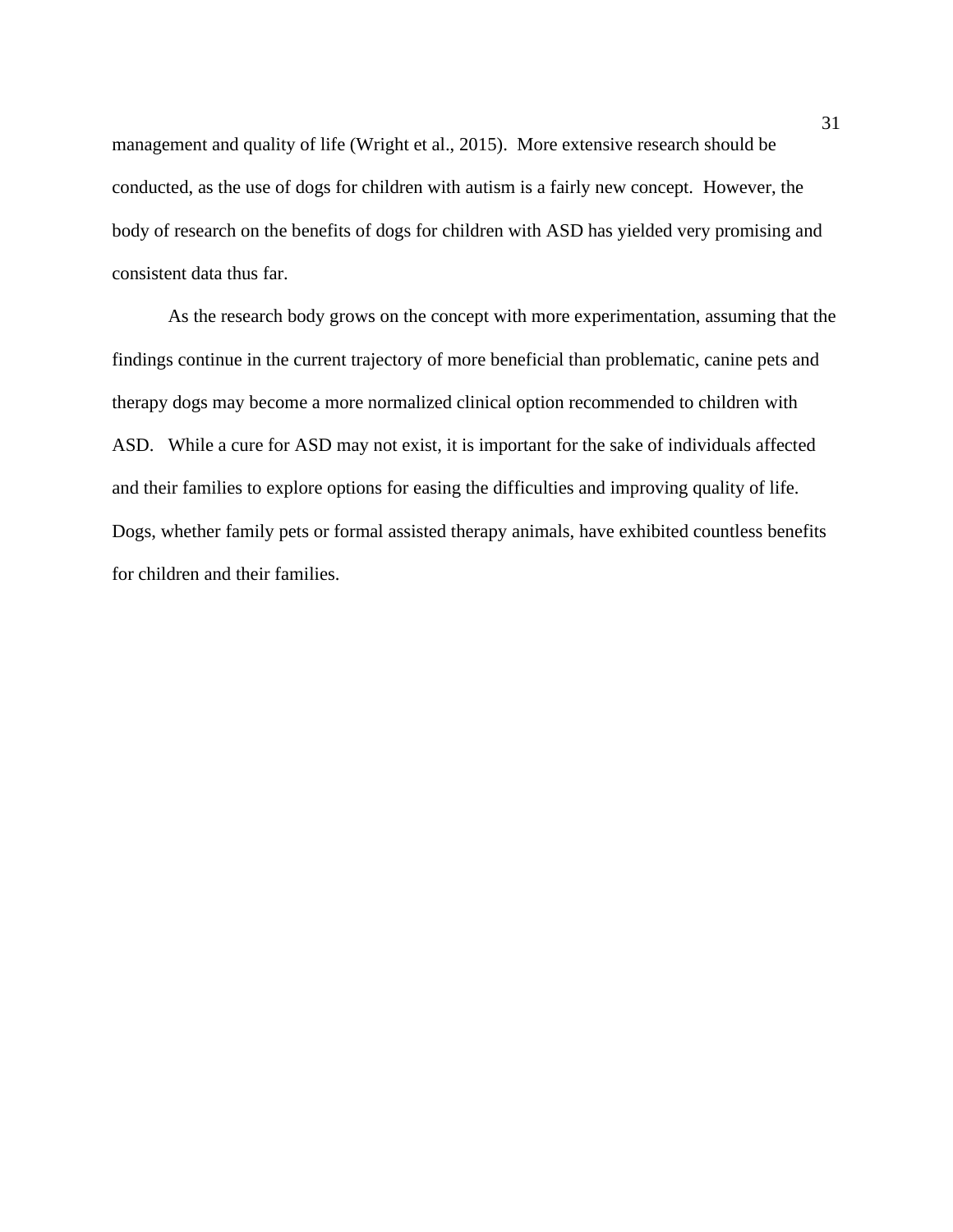#### **References**

- Augustyn, M., & von Hahn, L. E. (2020). Autism spectrum disorder: clinical features. *UpToDate*. Retrieved from https://www-uptodate-com.e zproxy.liberty.edu/contents/autism-spectrum-disorder-clinical-features?search=autism spectrum disorder&source=search\_result&selected Title=2~150&usage\_type= default&display\_rank=2
- Bowling, A., Blaine, R. E., Kaur, R., & Davison, K. K. (2019). Shaping healthy habits in children with neurodevelopmental and mental health disorders: parent perceptions of barriers, facilitators and promising strategies. *International Journal of Behavioral Nutrition and Physical Activity*, *16*(52), 1–10.<https://doi.org/10.1186/s12966-019-0813-6>
- Byström, K., Grahn, P., & Hägerhäll, C. (2019). Vitality from experiences in nature and contact with animals-A way to develop joint attention and social engagement in children with autism? *International Journal of Environmental Research and Public Health*, *16*(23). <https://doi.org/10.3390/ijerph16234673>
- Carlisle, G. K. (2014). Pet dog ownership decisions for parents of children with autism spectrum disorder. *Journal of Pediatric Nursing*, *29*(2), 114–123. [https://doi.org/10.1016/j.pedn.2013.09.005](https://doi-org.ezproxy.liberty.edu/10.1016/j.pedn.2013.09.005)
- Carlisle, G. K., Johnson, R. A., Wang, Z., Brosi, T. C., Rife, E. M., & Hutchison, A. (2020). Exploring human–companion animal interaction in families of children with autism. *Journal of Autism and Developmental Disorders*, *50*, 2793–2805. https://doi.org/10.1007/s10803-020-04390-x
- Forgeot d'Arc, B., Ramus, F., Lefebvre, A., Brottier, D., Zalla, T., Moukawane, S., … Delorme, R. (2016). Atypical social judgment and sensitivity to perceptual cues in autism spectrum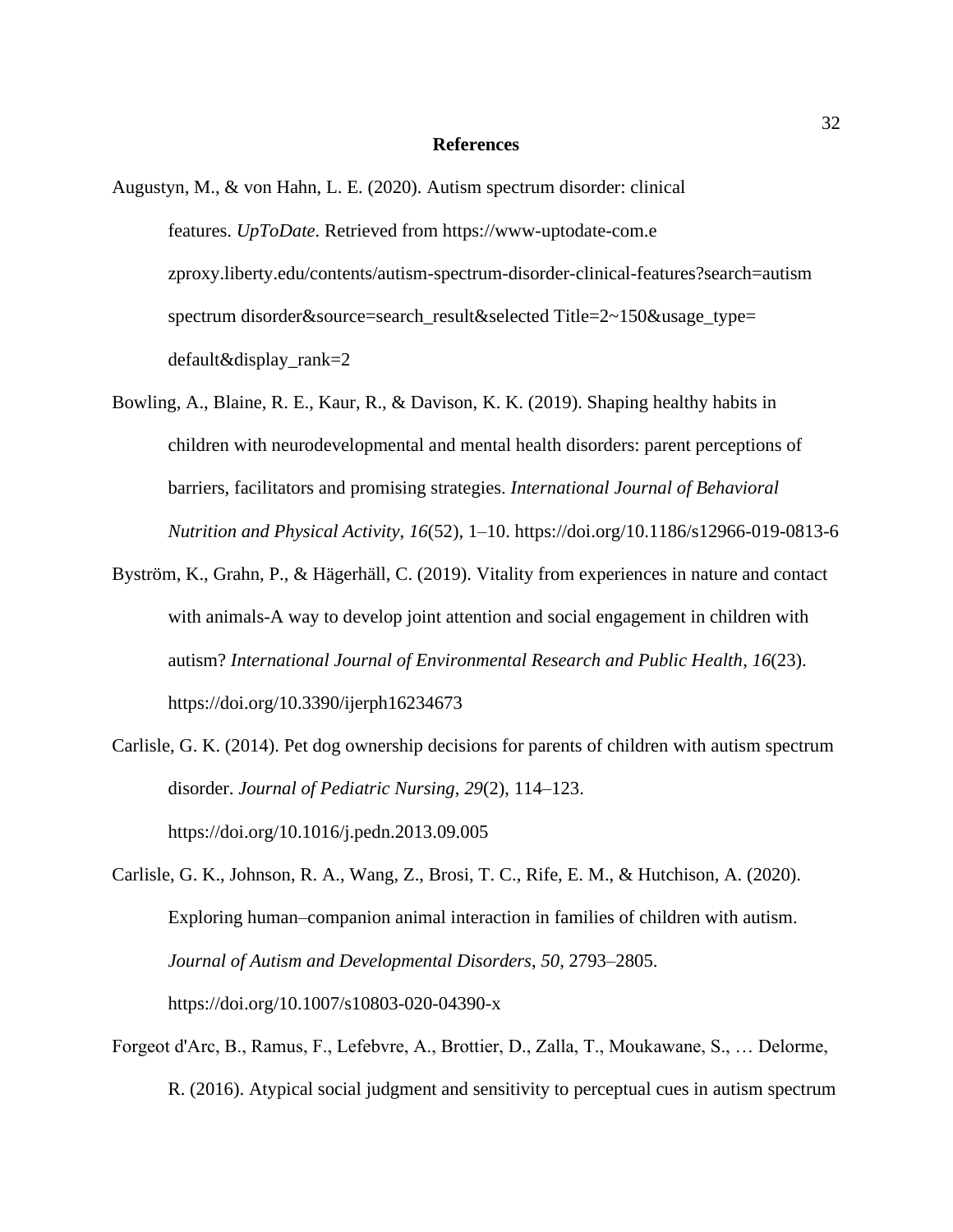disorders. *Journal of Autism and Developmental Disorders*, *46*, 1574–1581.

https://doi.org/ 10.1007/s10803-014-2208-5

- Friedmann, E., & Krause-Parello, C. A. (2018). Companion animals and human health: benefits, challenges, and the road ahead for human-animal interaction. *Revue Scientifique Et Technique (International Office of Epizootics)*, *37*(1), 71–82. https://doi.org/ 10.20506/rst.37.1.2741
- Germone, M. M., Gabriels, R. L., Guérin, N. A., Pan, Z., Banks, T., & O'Haire, M. E. (2019). Animal-assisted activity improves social behaviors in psychiatrically hospitalized youth with autism. *Autism: The International Journal of Research and Practice*, *23*(7), 1740– 1751. [https://doi-org.ezproxy.liberty.edu/10.1177/1362361319827411](https://doi-org.ezproxy.liberty.edu/10.1177%2F1362361319827411)
- Grigore, A. N., & Bazgan, M. (2017). Effects of assisted animal therapy on the development of socio-emotional abilities of children with autism. *Bulletin of the Transylvania University of Brasov. Series VII: Social Sciences. Law*., *37*(59).
- Hall, S. S., Wright, H. F., & Mills, D. S. (2016). What factors are associated with positive effects of dog ownership in families with children with autism spectrum disorder? The development of the Lincoln autism pet dog impact scale. *PLoS ONE*. https://doi.org/ 10.1371/journal.pone.0149736
- Harwood, C., Kaczmarek, E., & Drake, D. (2018). Parental perceptions of the nature of the relationship children with autism spectrum disorders share with their canine companion. *Journal of Autism and Developmental Disorders, 49,* 248-259. https://doiorg.ezproxy.liberty.edu/10.1007/s10803-018-3759-7
- Ibrahim, K., Kalvin, C., Marsh, C. L., Anzano, A., Gorynova, L., Cimino, K., Sukhodolsky, D. G. (2019). Anger rumination is associated with restricted and repetitive behaviors in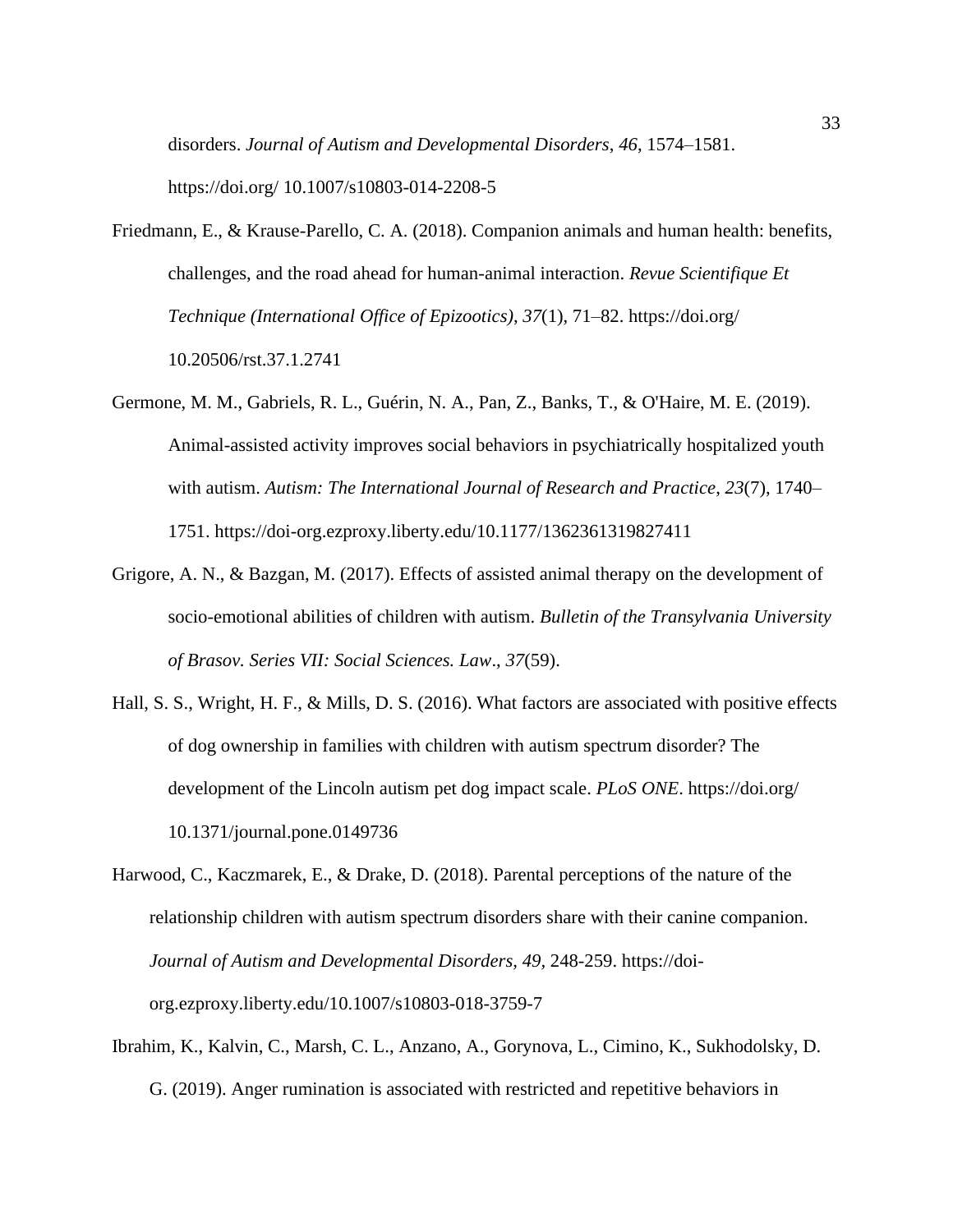children with autism spectrum disorder. *Journal of Autism and Developmental Disorders, 49*(9), 3656-3668. https://doi.org/10.1007/s10803-019-04085-y

Jesionowicz, R. L. (2015). The effects of animal assisted therapy on tantrums and aggressive behaviors of children with autism. Retrieved from https://search.proquest.com/docview/1734104267?accountid=12860%0Ahttps://librarysearc l.northumbria.ac.uk/openurl/44UON/44UON\_SP?genre=dissertations+%26+theses&atitle= &author=Jesionowicz%2C+Rebecca+L.&volume=&issue=&spage=&date=2015-01- 01&rft.btitle=&rft.jti

- O'Haire, M. E., Mckenzie, S. J., Beck, A. M., & Slaughter, V. (2015). Animals may act as social buffers: skin conductance arousal in children with autism spectrum disorder in a social context. *Developmental Psychobiology, 57*(5), 584-595. https://doi.org/ 10.1002/dev.21310
- Schuwerk, T., Kaltefleiter, L., Au, Q., Hösl, A., & Stachl, C. (2019). Enter the wild: autistic traits and their relationship to mentalizing and social interaction in everyday life. *Journal of Autism and Developmental Disorders*, *49*, 4193–4208. https://doi.org/10.1007/s10803- 019-04134-6
- Stevenson, K., Jarred, S., Hinchcliffe, V., & Roberts, K. (2015). Can a dog be used as a motivator to develop social interaction and engagement with teachers for students with autism? *Support for Learning*, *30*(4), 341–364. https://doi.org/ 10.1111/1467-9604.12105
- Tyler, K. J., Joyce, C., & MacDonald, M. (2020). Health-related physical fitness and physical activity of children with autism spectrum disorder. *Palaestra*, *34*(3), 21–26.
- Wijker, C. ., Leontjevas, R., Spek, A., Enders-Slegers, M. J. (2019). Process evaluation of animal-assisted therapy: feasibility and relevance of a dog-assisted therapy program in